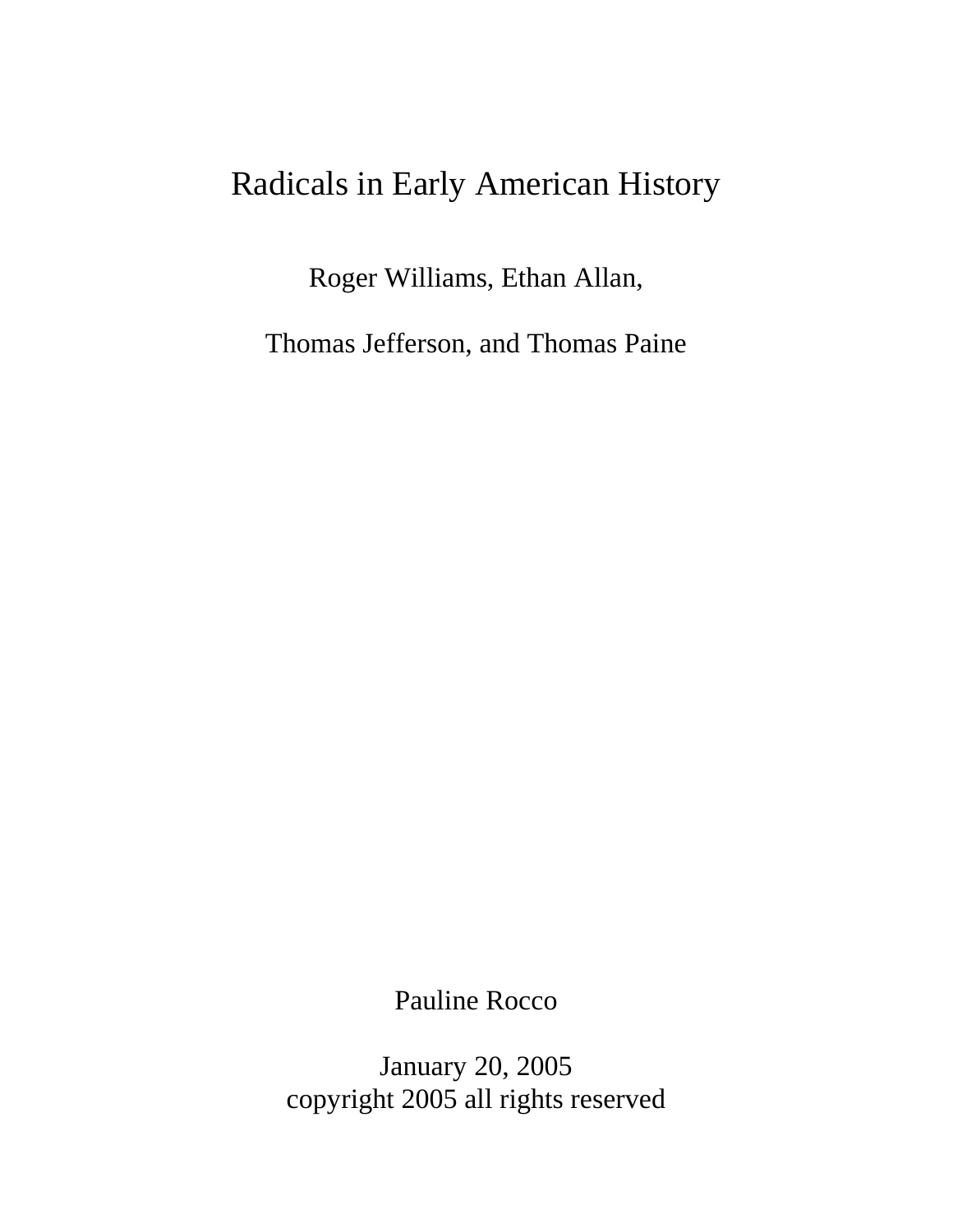# Table of Contents

| Chapter 2. "The Gods of the    |  |
|--------------------------------|--|
| Chapter 3. "Truth Can Stand By |  |
| Chapter 4. "The Mind Once"     |  |
|                                |  |
|                                |  |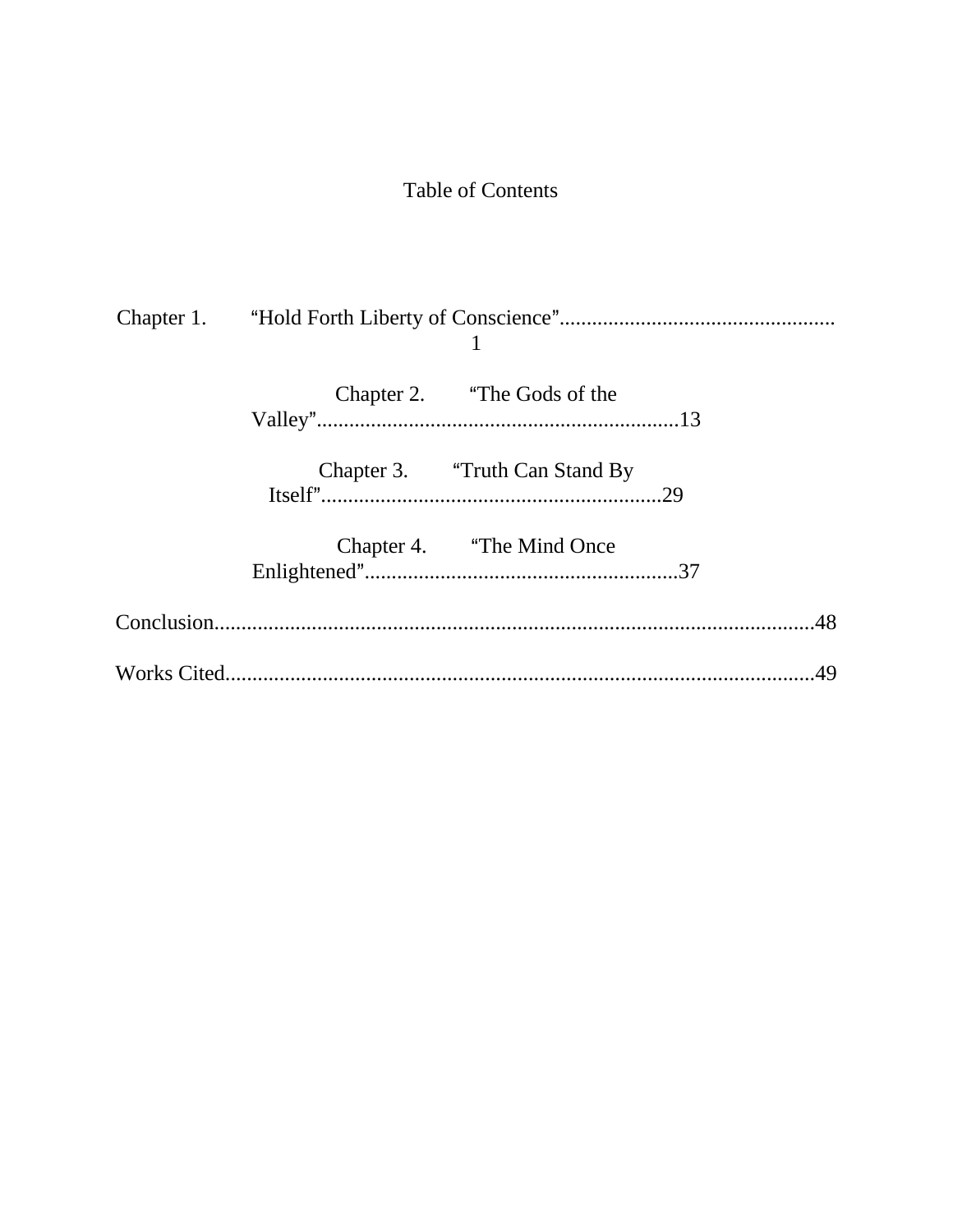#### **Abstract**

The focus of this work is to explore how certain individuals caused fundamental change in early American society through their own ceaseless efforts. All of their actions came as a result of their radical thinking. Each one was motivated to oppose the status quo and for this reason, worked to bring about a revolutionary shift in power-- away from the monarchical/religious establishment- into the hands of the people.

Chapter One includes an overview of the Reformation and its aftermath, including the Puritan exodus from England to the American colonies. Roger Williams was part of the exodus experience and he was the first colonist to advocate separation of church and state, and later established Rhode Island for those seeking liberty of conscience.

Chapter Two briefly reviews the Great Awakening and its impact on colonial society including Ethan Allen's family. Allen would later confront two powerfully entrenched institutions— wealthy landowners of New York and established Calvinist Christianity.

Chapter Three discusses Thomas Jefferson's coming of age during the Enlightenment and its impact on him as a life-long proponent of freedom from state coercion in religious matters which includes his masterpiece, the Virginia Statute of Religious Freedom.

The final chapter highlights the life experiences of Thomas Paine which inevitably led him to colonial America, and how his radical forty-six page pamphlet inspired a Revolution.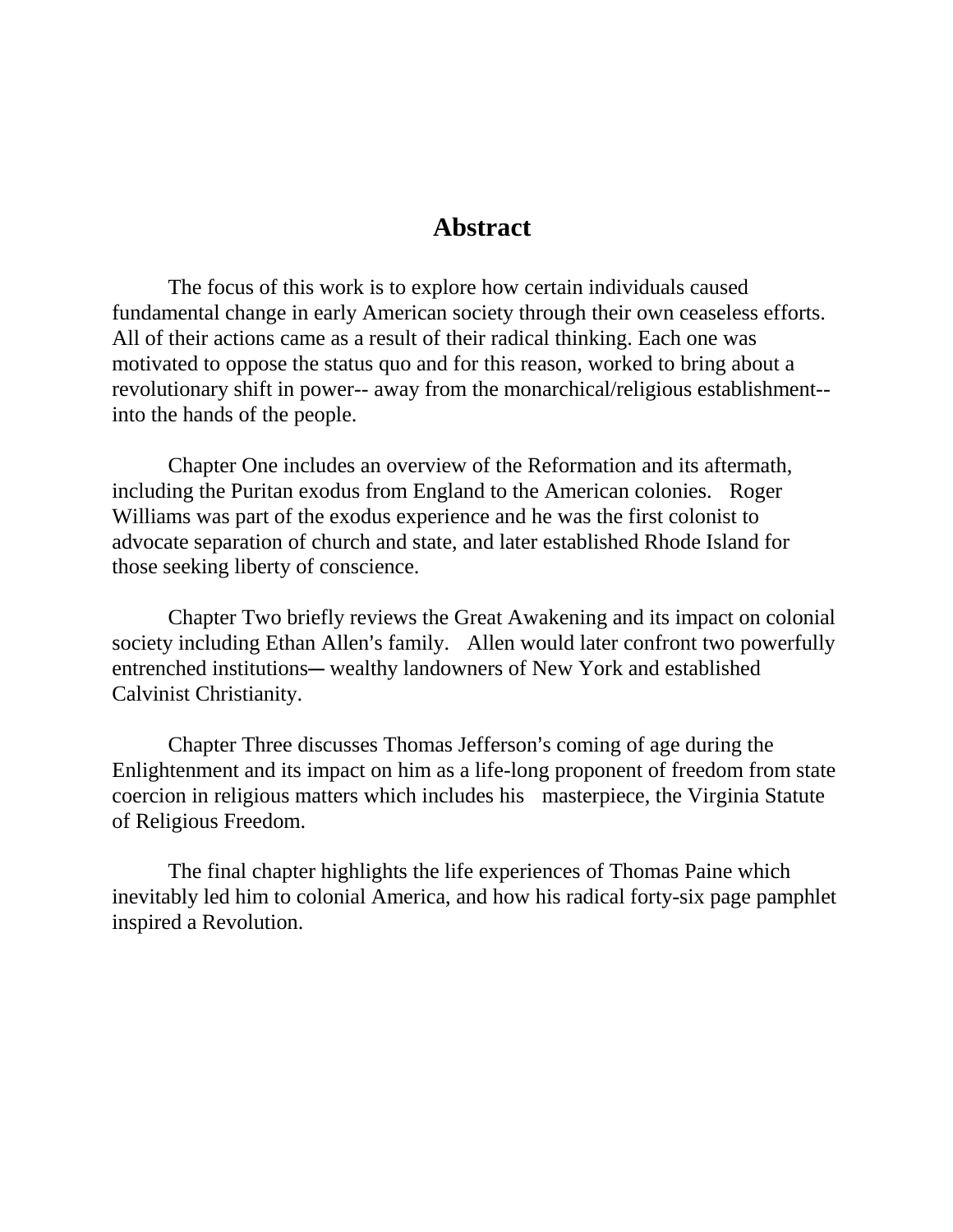### "Hold Forth Liberty of Conscience"

Some of history's most compelling personalities are its radicals, those individuals who challenged the status quo, and altered destiny with their innovative ideas and actions. Roger Williams, Ethan Allen, Thomas Jefferson, and Thomas Paine are classic examples of radicals in early American history. Although each had a decidedly different background they shared in common a determination to confront entrenched religious institutions, bureaucracy, and the popular world view that dominated the mind set of their contemporaries. In so doing they changed the course of history and advanced the cause of freedom which we enjoy to the present day.

Indeed, we have become so accustomed to the separation of church and state that we often fail to appreciate how our freedom from state compelled religious adherence was won. It can be riveting to contemplate the fact that in colonial America when Roger Williams advocated liberty of conscience in matters of religion, he was considered a dangerous extremist by the magistrates of the Massachusetts Bay colony. He braved banishment in 1636 rather than submission to what was, in his view, unjust religious authoritarianism (Garner 89). By studying his life we can respect Williams as a visionary, a man ahead of his time who despite forbidding circumstances, established a haven for persecuted religious minorities.

Roger Williams was born (1603) in London and was baptized into the Church of England. He attended Cambridge University and was ordained into the ministry in 1628. While serving as chaplain on a private estate he met and married Mary Bernard in 1629.

In order to more clearly understand the context of Williams' experience, it will be helpful to review the development of the Reformation and its aftermath. In 1517 when a priest named Martin Luther tacked his Ninety-five Theses to a church door in Germany no one could have anticipated the staggering consequences his act of defiance would set into motion. At that time, all Europe's Christians were united in their Catholicism and religion was the dominating influence in the lives of nearly everyone. A power struggle ensued between Luther and the hierarchy in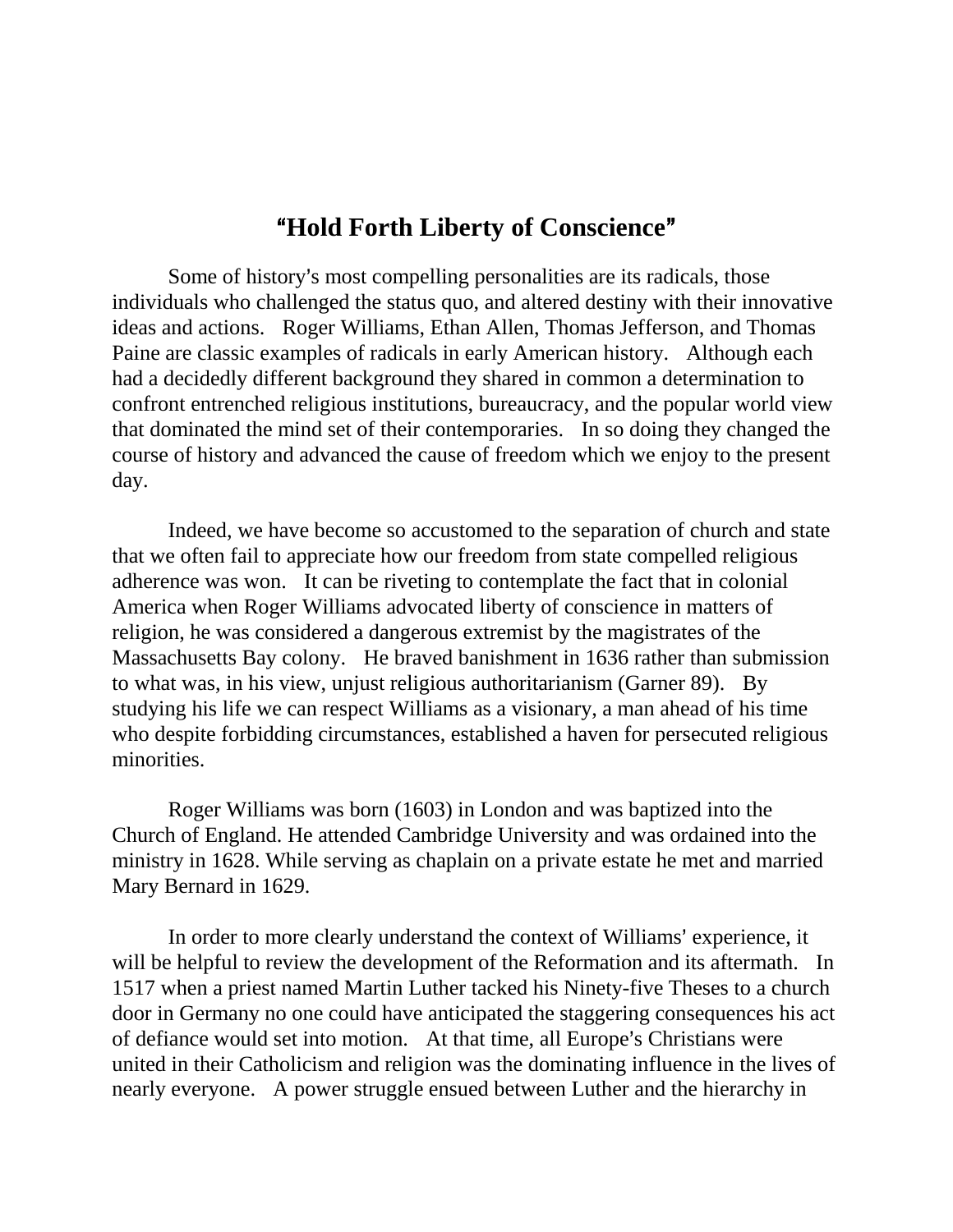Rome and when Luther refused to submit he was excommunicated. Angered by the Church's treatment of Luther and disgusted by the corruption within the Church, many clerics in northern Germany and Scandinavia joined Luther's protest and sought to reform Christianity. This movement became known as the Protestant Reformation (Divine 24).

England, too, broke its ties with Rome in 1534 when Henry VIII declared himself head of the Church of England which Henry kept Catholic in ritual, but Protestant in doctrine (23). Rome countered the Reformation with extensive leadership provided by Ignatius Loyola and his organization, the Society of Jesus (Jesuits). Italy, Spain, Portugal, Ireland, and France remained Catholic (Gaustad 2). Some historians suggest that it can be "helpful to view Protestantism and Catholicism as warring ideologies, bundles of deeply held beliefs that divided countries and families much as communism and capitalism did during the late twentieth century" (Divine 25).

Other reformers followed Luther, including John Calvin, who preached that salvation was predetermined for only those whom God selected. The individual was powerless in the face of God's decision. These clerics who determined "the course of religious reform in England, Scotland, and the early American colonies--mounted an even more strident campaign against Catholicism" (24).

In 1603, James I became England's king. James handled religious matters much as Henry had done, declaring himself head of the Church of England. Many Protestants, who had never been satisfied with religious compromises, began to agitate (Gaustad 11). They thought their Church should not have any trace of Catholic ceremony or tradition. Those who removed themselves from the English Church were called Separatists, and those who sought to reform the Church from within became known as Puritans. Both groups were strongly influenced by the teachings of John Calvin (10).

Meanwhile in 1607, Britons were wildly celebrating the first permanent English settlement in America established at Jamestown, Virginia. The intense response to Jamestown among the British was generated by something beyond national pride. From the time Henry severed ties with Rome, Protestantism gradually fused into the British "national identity" (Divine 25). "Anti-Catholicism filled the very air that one breathed in England. 'Papist' tarred any proposal or person so labeled, and 'jesuitical' became a synonym for the cunning, deceitful, and totally untrustworthy" (Gaustad 10). Therefore, the earliest advocates of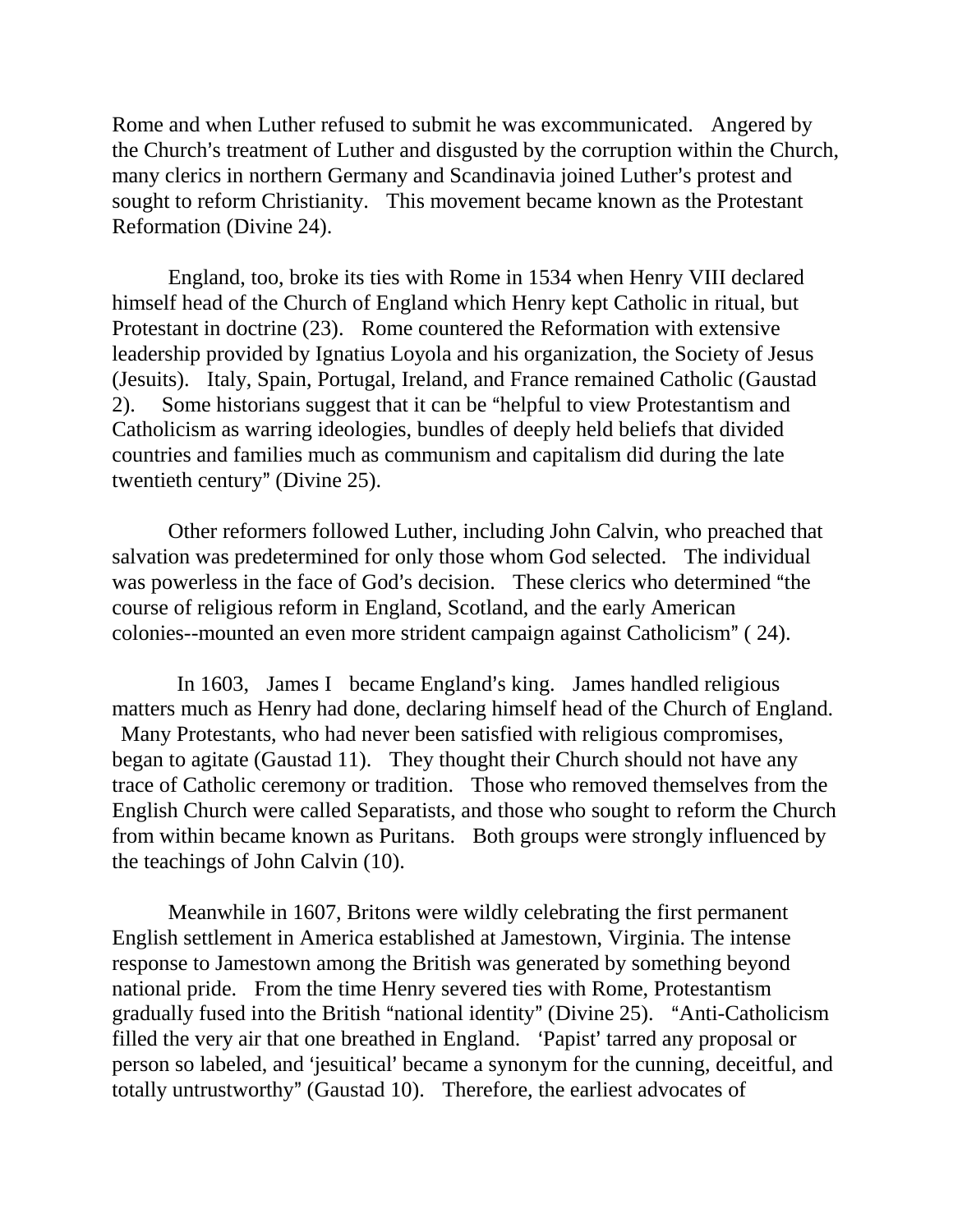colonization in the New World stressed the need to establish "a Protestant bulwark against Catholic Spain" (Wright 73).

The seventeenth century was an era of "militant chauvinism" and religious zealotry (Divine 25). Treason was considered a less damning offense than heresy and exactness of theology more needed "than either science or sanitation" (Gaustad 8). In England, the practice of burning men and women at the stake had not been abandoned. The Puritans were disappointed that King James did not intend to implement their agenda of reform. The king was angry about the Puritans' refusal to conform religious worship practices to the Book of Common Prayer. He ordered the bishops to strictly "enforce conformity" (Gaustad 12). With this, the Separatists (commonly known as Pilgrims) left England in 1620 and established the colony at Plymouth. The Puritans, however, intended to stay in England and reform the church (Divine 43).

 Charles I was crowned king in1625 and he immediately made it clear that religious dissent would not tolerated. Charles elevated William Laud to the status of bishop. Laud's appointment served to notify all dissenters that the full power of the church and state would be used to suppress them. "Persecution intensified as absolutism grew ever stronger"  $(19)$ .

 Some Puritans thought they might be able to protect themselves by taking advantage of the government's policy that encouraged colonization. Seizing the opportunity, these religious dissidents formed the Massachusetts Bay Company and a charter was issued by the king. They set sail for America in March, 1630 and before the year was out nearly 2,000 people had joined the first settlers of Massachusetts Bay (Divine 45).

 By this time, Roger Williams had adopted the Puritan ideology and this decision changed the course of his life. Mary and Roger Williams joined the exodus from England and arrived in America in February, 1631. Here the measure of Roger's non-conformist thinking would become evident. When Roger was asked to be the minister for the parish in the village of Boston he declined the offer.

Williams' character was such that he could not be influenced by outside forces--promising or threatening--to act against the dictates of his own inner guide. He said, simply, that he would never "act with a doubting Conscience"  $(26)$ . Williams had come to the conclusion, apart from mainstream Puritan thought, that complete separation from the Church of England was a necessity. He contended that it would not be honorable "to pledge loyalty to an institution that one intended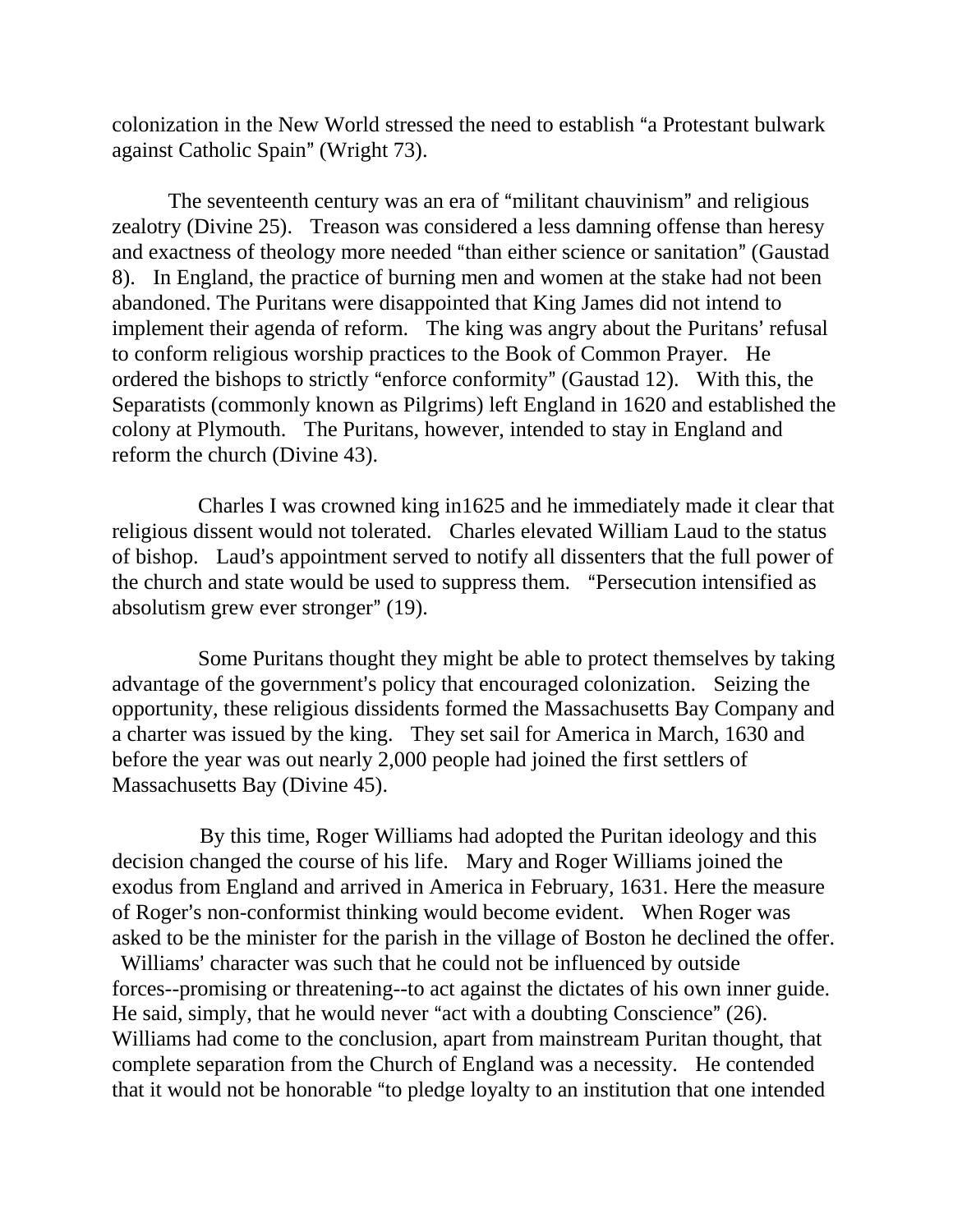to remake." He explained that he "could not be both in the Church of England and at the same time busily engaged in its undoing" (Gaustad  $25$ ).

Williams also objected to a practice that almost all colonists accepted without question. Magistrates were authorized to enforce the commandments that prohibited blasphemy and idolatry and such offences were entirely within the "realm of religion," said Williams. The directives to "love God," shun idols, and remember "the Sabbath," were matters for the conscience of the individual and should be of no concern to the "sheriff." After all, this was New England--not Old. Boston took a dim view of this outlook (26).

 Williams left for Salem anticipating more understanding from Separatists there, but officials in Boston quickly intervened. Although they had fled religious persecution in England, the Puritan leadership, nevertheless, demonstrated that they would not tolerate dissent within their own ranks (Divine 47). John Winthrop, governor of Massachusetts Bay, sent a cautionary word of advice to Salem regarding Roger Williams. Winthrop asserted that the clergy and the magistrates needed to work together for the security of Massachusetts in a hostile environment. Unity among all authority figures was a must for their mutual survival, Winthrop maintained, and Williams might prove troublesome. (Gaustad 27).

Recognizing that the authorities wanted to restrain him, Williams decided to leave Massachusetts Bay for Plymouth. He reasoned that since the founders of Plymouth were Separatists, they would understand the validity of his arguments which were so similar to many of theirs. He obtained a position as assistant pastor in a Plymouth church, 1631. During this time, Roger established friendships with the native people that would prove literally life-sustaining in the coming years (27).

Williams had become acutely interested in the native people living in the region, called the Wampanoag and Narraganset. Williams observed them, befriended them, and learned to speak their language. He started taking notes for his first book, the focus of which would be "anthropology and linguistics" and to a much lesser extent theology (Gaustad 28).

In his book, *The Key into the Language of America*, Williams protested the English tendency to think in terms of "the Indians' barbarity and their own superiority." He contrasted how the Natives were more courteous to one another and even toward strangers than the English often were. He admired Native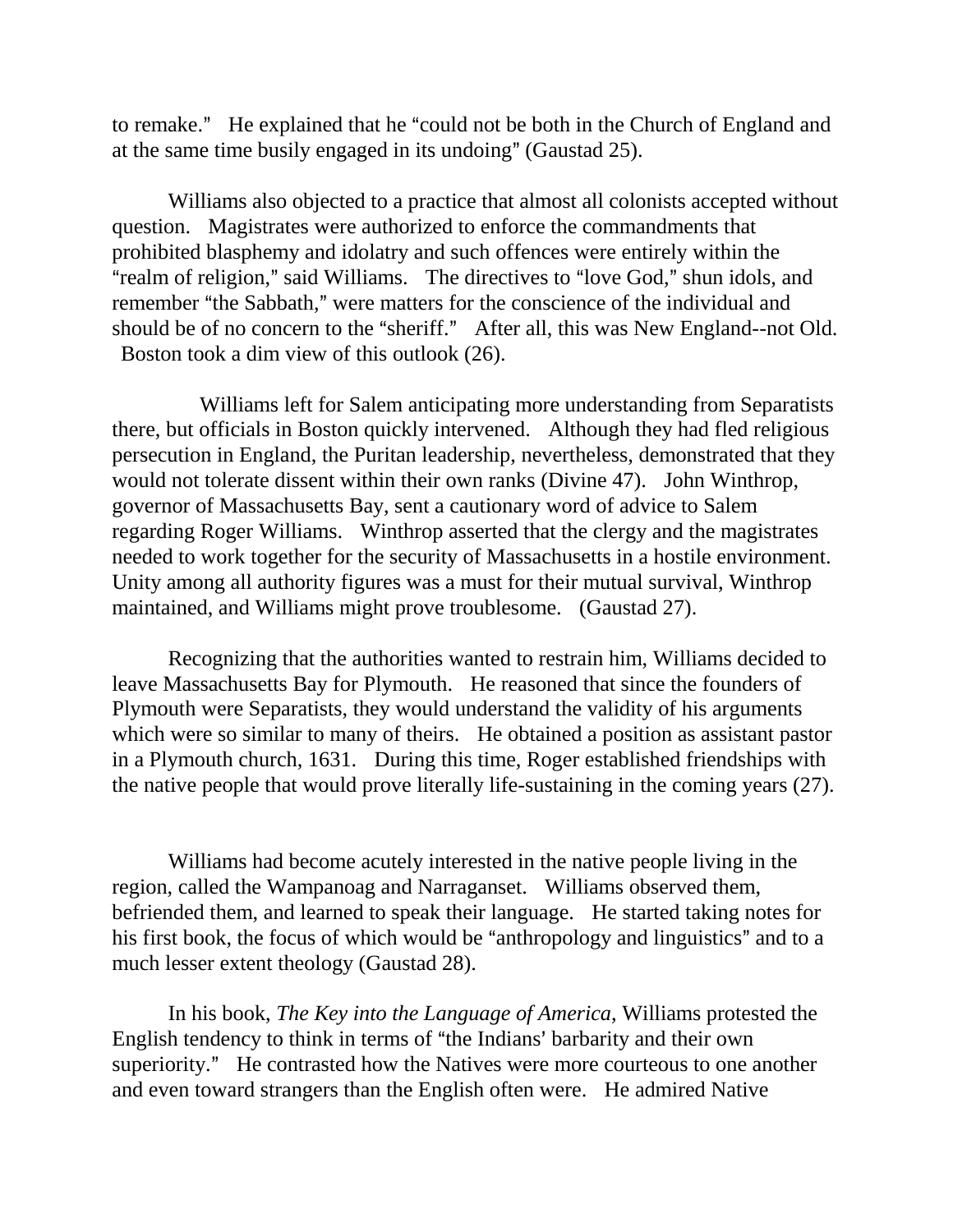hospitality-never failing to offer travelers a place to stay. Yet, "Jews and Christians" on the other hand, 'have sent Christ Jesus to the Manger.' " Williams also praised Native respect for nature, noting they had no watches or clocks, but were guided by the sun, which the English seemed to "unthankfully despise" (29).

In his next book, *Christenings Make Not Christians,* Williams challenged the entire Christian establishment on their "monstrous and most inhuman conversions" imposed upon Natives which he believed were not true conversions in reality. *To have dominant cultures or powerful nations determine the religion of a powerless people was to learn nothing from the history of the ancient or European world.*" Such abusive practices were not carried out by true Christians, Williams insisted, but by those imposing "Christendom, a polluting mixture of politics with religion"  $(30)$ . Williams protested that failure to recognize this simple truth had cost "the blood of thousands in civil combustions in all ages..." Indians were, in fact, suffering "persecution" in the guise of "evangelism"  $(31)$ .

The essence of Williams' deeply held conviction was that "*religion must be kept free of politics, and conversion free of armies and courts.*@ He observed that the past was rife with instances of the use of force in religious matters, "but so did never the Lord Jesus bring any unto his most pure worship." He had come to the conclusion that "a national church was by definition a political church." Williams' fond hope was to see the new American settlements grow into shining examples of authentic Christianity seeking only "righteousness" rather than "political patronage and power"  $(31)$ .

All of Williams' concerns undoubtedly caused uneasy discourse among the settlers, but they did not raise the alarm that his next book did. Although the title of this book is unknown-- because it is lost to history-- nonetheless Williams' theme can be easily discerned because so many tracts opposing and disparaging the lost book were written and still exist. In this work, Williams demanded to know how Christian kings could be in the habit of giving grants of land that was not theirs to give. The land was rightfully the Indians until some agreement was reached with them or compensation was made to them. Williams was soon called to account for his opinions (32).

Williams had decided, in the meanwhile, to move back to Salem-- though his reasons for doing so remain unclear. This meant that he was under the jurisdiction of Massachusetts Bay. The magistrates called upon him to affirm his loyalty to the king and this Williams did. He was then sternly advised to keep quiet and to read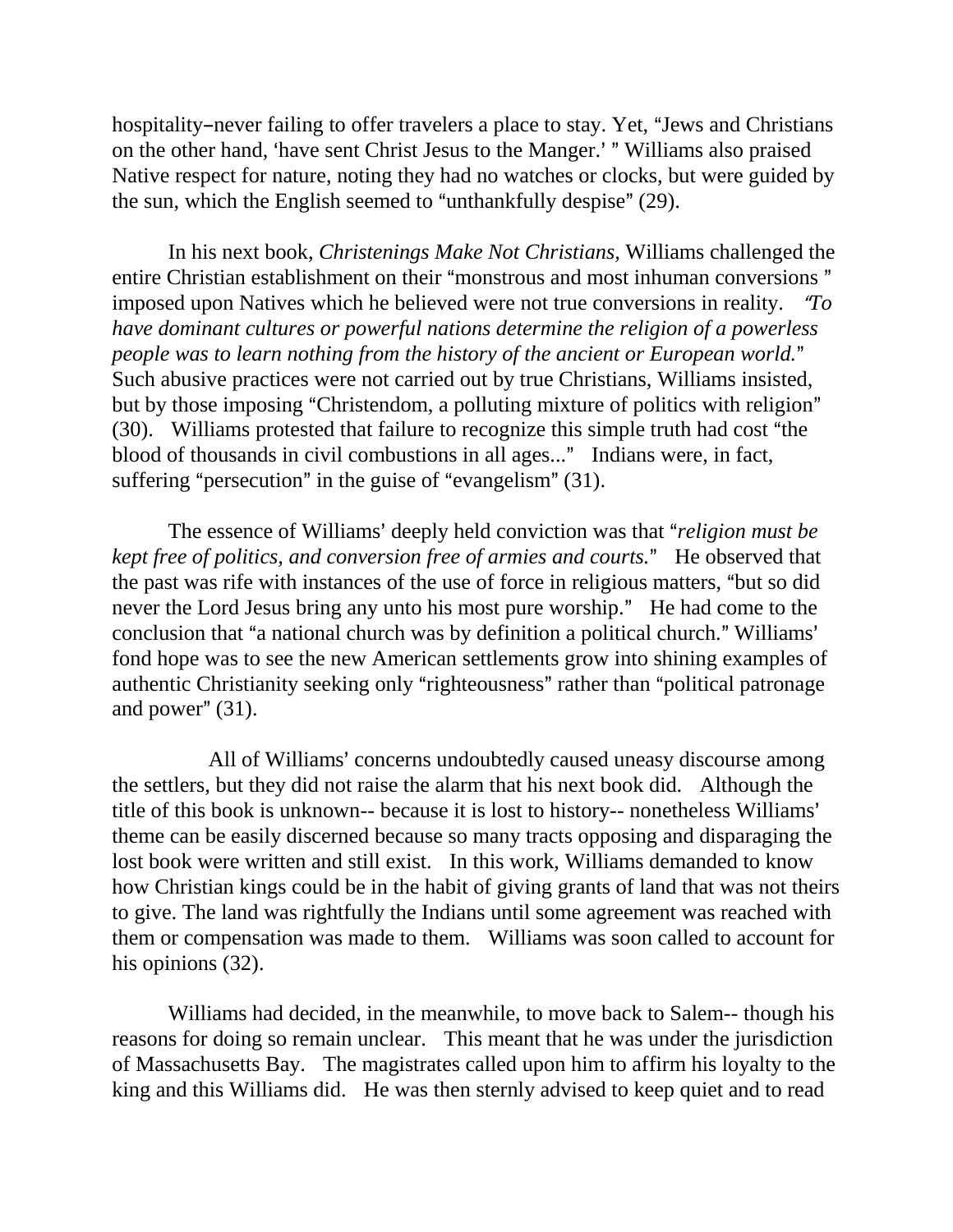the Bible (34).

The magistrates must have known they were asking the impossible of Roger Williams-- he, verily, would not remain quiet. All male residents of Massachusetts Bay were, by the age of sixteen, required to take a loyalty oath to the governor and close the pledge with "so help me God." But what if the male in question was not a believer? Such an oath would force him to take the Lord's name in vain, and that would be sacrilegious Williams charged. The magistrates believed their patience had been tried once too often. They would have their justice at last (35).

In October, 1635, a grim order of the General Court read, "Whereas Mr. Roger Williams, [...] hath broached  $\&$  divulged diverse new  $\&$  dangerous opinions," and had questioned the authority of both the Church and State, and had failed to repent any of the said offenses, would by order of the Court, be required to leave Massachusetts Bay. Williams was allowed six weeks to prepare his departure. When he became ill, the deadline was extended (38).

Williams had also been ordered to refrain from any attempt to persuade others to his "dangerous opinions." Williams stopped his public preaching, but continued to speak freely in his own home. When the authorities in Boston heard that he was not keeping silent, the court was reconvened. It was decreed that Williams must be sent back to England at once before he led souls astray. The captain of a ship bound for England was asked to go to Salem and get Williams (45).

Friends alerted him as to the court's decision and Williams decided to leave Massachusetts Bay. He knew that in England he would have to answer to the unrelenting Archbishop Laud. Williams reasoned that under the circumstances he would get more understanding from the Natives than from his fellow Englishmen.

On a bitterly cold day in January, 1636, Williams left his family, friends, and the jurisdiction of Massachusetts Bay. He continued southward to get beyond Plymouth Bay, as well. Williams' inclination to trust in his friendship with the Natives proved decisive. They came to his aid and for fourteen weeks he lived with them and thus assured his survival. When at last he arrived at Narragansett Bay in Rhode Island territory he decided to stop. He would stay, only if he could come to an agreement with the Natives. This was the place Williams would name Providence (46).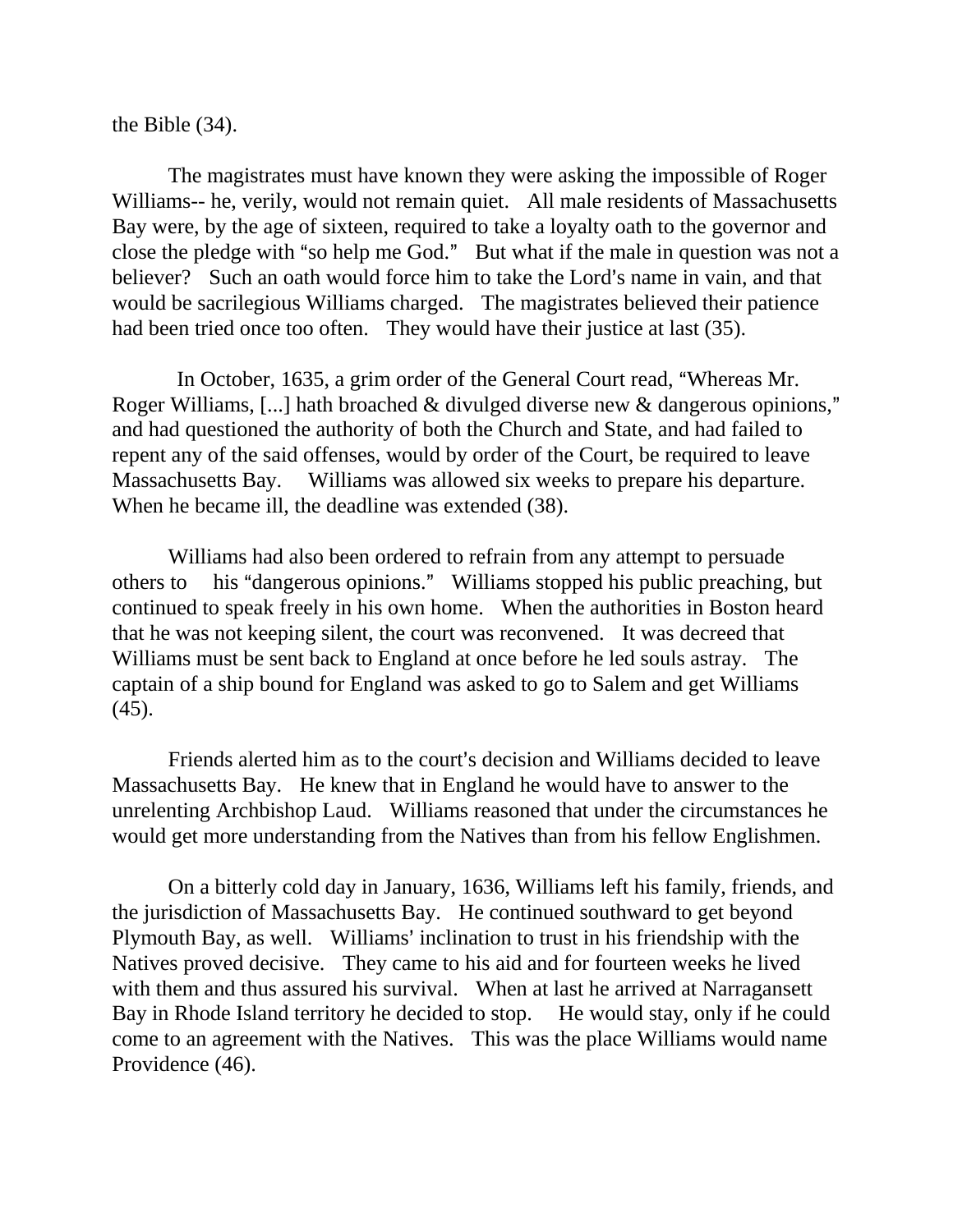Soon Mary and friends from Salem came to join Roger. Williams had made an agreement with Narraganset leaders Canonicus and Miantonamo. During spring planting, Wampanoags and Narragansets gave assistance to the new settlers bringing seed and food. Williams began to build a house and eight other families would make Providence their home (48).

The settlement continued to grow and Williams decided to incorporate the township in 1638. Reflecting the radicalism of its founder, the official town document is explicit in declaring that the laws of the town applied to civil matters only. By 1640 the growing town had adopted "twelve articles of agreement" for government. One of the agreements simply stated that Providence would, as it had from the outset, "*hold forth Liberty of Conscience*." The principle which Roger Williams had striven for so diligently was now the law of the land in a place called Providence (49).

Williams' settlement had become a magnet for others seeking religious freedom. He determined to go to London and secure a charter. This would gain Providence legal status among the other colonies (57). Williams also intended to hire a printer in London. He had much that he wanted to express, explain, and question--Boston would no longer allow a word of his work in print (58).

Williams arrived in London in the summer of 1643. A civil war was in progress involving various religious factions. Williams, the relentless advocate of the radical idea of separating religion from politics, anonymously published a pamphlet, *Queries of Highest Consideration,* which was directed to Parliament.In this work he discussed the reigns of England's past monarchs and noted how each one demanded forced conformity in religious worship which Williams said was in fact, "*spiritual rape*." He implored the Parliament to "*never commit that rape*, in *forcing the consciences of all men to one Worship...*" He reminded that "religious *warfare is the chief disturber of civil peace, the chief murderer of men, women, and children.*" "Although leaders profess to seek more light," he charged, "in fact they persecute and suppress those from whom new light might come."  $(68)$ .

Williams continued that there was much in the Old Testament about religious laws for a nation. Then he asked readers if they were "followers of Moses or Christ?" He reminded that Jesus left no directive to form a "National holy" Covenant, and consequently... a National Church" (66). The descendants of the Reformation should be warned by the many thousands of Catholics and Protestants killed in wars over religion. Dogma "*backed by the power of the state, produce*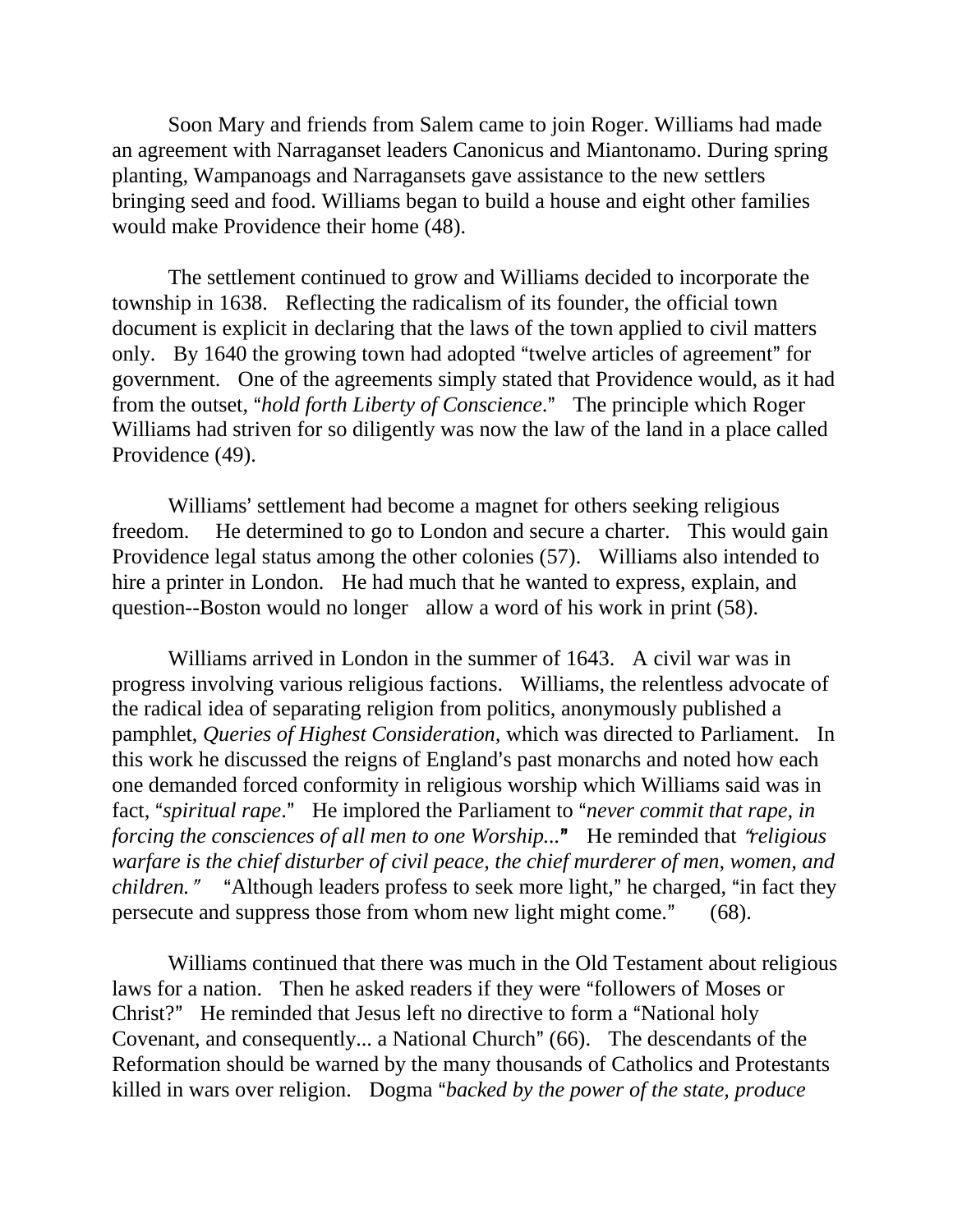*only one result: oceans and oceans of blood*"(67). Finally regarding persecution, Williams asked for any example of Jesus persecuting anyone.

The final work published by Williams during this trip was *The Bloody Tenant of Persecution, for cause of Conscience.* Here Williams asserted what was a remarkably radical idea for his time, namely that in religious matters "*mere toleration was not a worthy goal: only freedom would suffice,* "and that this freedom would not be real unless it was extended unequivocally to those "Paganish, Jewish, Turkish, or Antichristian." He asked readers to consider if Jesus came to London, which religion would Christ endorse. Every reader would think his or her own. What weapons would Jesus request to use in his campaign? Of course one and all knew they would not be "weapons of steel" but those "instruments of persuasion and love"  $(71)$ .

 Other radicals for freedom would follow the trail blazed by Roger Williams. More than one hundred-forty years would pass before the Constitution of the United States would enshrine the principle Williams wrote into his township agreements for Providence–Liberty of Conscience. More than the mere passage of time would transpire throughout the next century. Minds would be gradually enlightened, and religious reformers would continue to proclaim to speak in the name of God. Civil governments would continue their entanglements with the clergy controlling the masses. Yet, within a relatively brief time-span eighteenth century radicals would step forward to challenge the powerful and demand an end to the repressive church-state relationship. They would advocate freedom from religious conformity.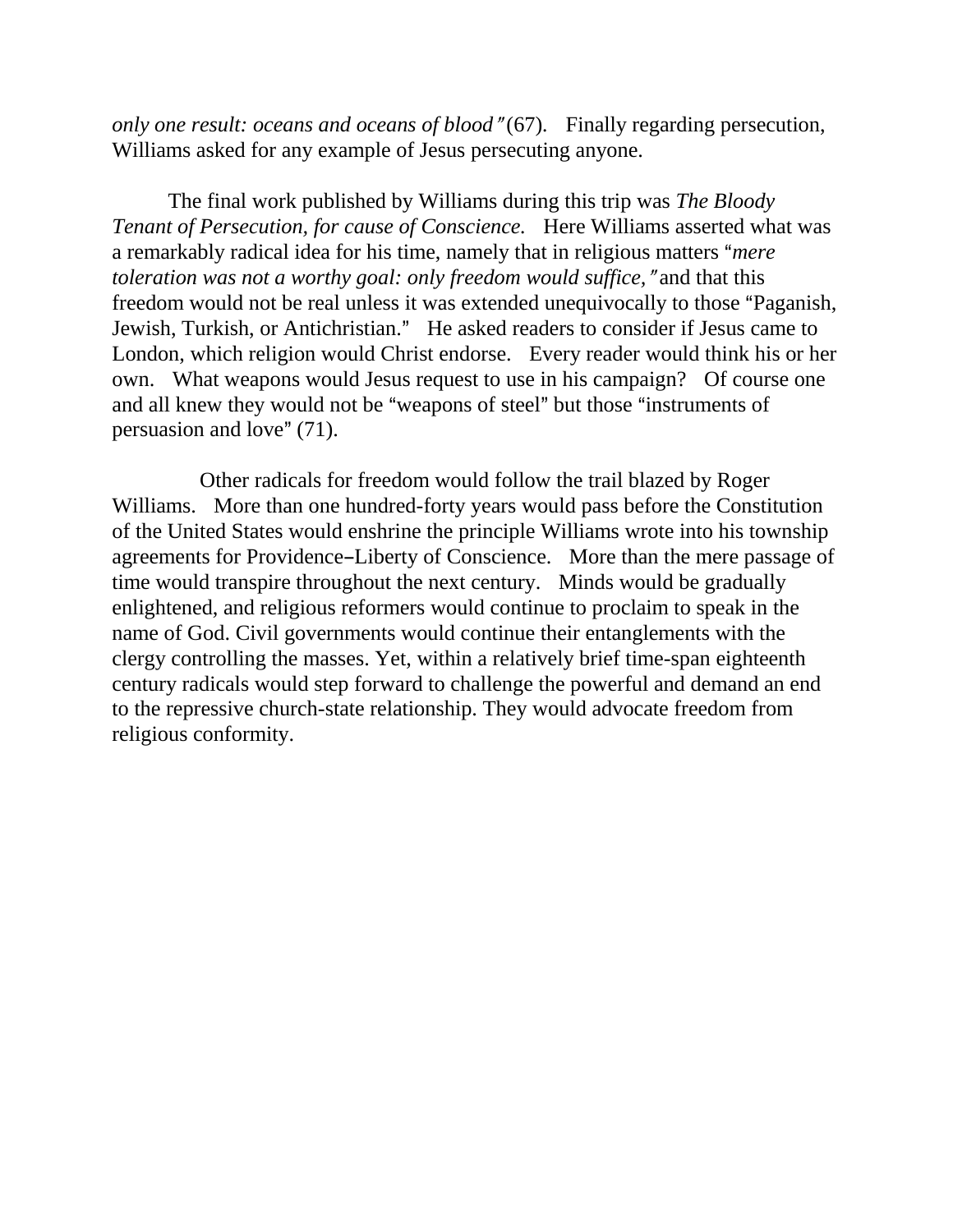### A**The Gods of the Hills**@

Religion continued to hold a dominating influence over the lives of most everyone in the American colonies as the eighteenth century dawned. Yet there was, too, a growing sense of restlessness. Prosperity and growth sparked thoughts of new beginnings and possibilities. Philosophy had aroused resistance, in some, to controlling authorities both civil and ecclesiastical. As John Adams recalled in a letter (1818) to Thomas Jefferson, "The Revolution was in the minds and hearts of the people; a change in their religious sentiments, of their duties and obligations..." According to Adams, this "radical change [...] was the real American Revolution" (Bailyn 160).

In New England, Ethan Allan changed the hearts and minds of many. His active resistance to a powerful elite in New York was pivotal in the founding of Vermont. This part of Allen's life is generally known. Conversely, his outspoken disdain of religious dogma and superstition, that exemplifies Adams' assertion to Jefferson, remains obscure. Both aspects of Allen's character are compelling. The brash, irrepressible adventurer taking on New York's power elite, and the philosophical backwoodsman, confronting the all-pervasive Calvinist dogma. The former trait won a state called Vermont and the latter produced the first book of its kind in America, *Reason the Only Oracle of Man*. As we explore these aspects of Allen's personality, we can respect his determination to overcome personal obstacles and setbacks; we can appreciate the timeliness of his exhortation to be guided by the use of reason. We may even be inspired to actively resist threats to the separation of church and state in our own time.

As we have seen, the Reformation jolted the stability of Europe like a massive earthquake. Its aftershocks lasted for generations, and even extended into the American colonies. Though not of the same magnitude, a religious revival swept through early eighteenth century America and nearly everyone was caught up in the aftermath, including the parents of Ethan Allen.

The earliest stages of the revival were set into motion by a prominent Calvinist minister, Jonathan Edwards of North Hampton, Massachusetts. Edwards was alarmed because many heretical ideas were infiltrating his congregation. Chief among the heresies was Arminianism, the belief that "man could save" himself, placing human agency on a par with God's will (Bellesiles 16). Edwards vehemently denounced Arminianism and called his flock to repentance. He began making furious sermons throughout New England to remind one and all of "the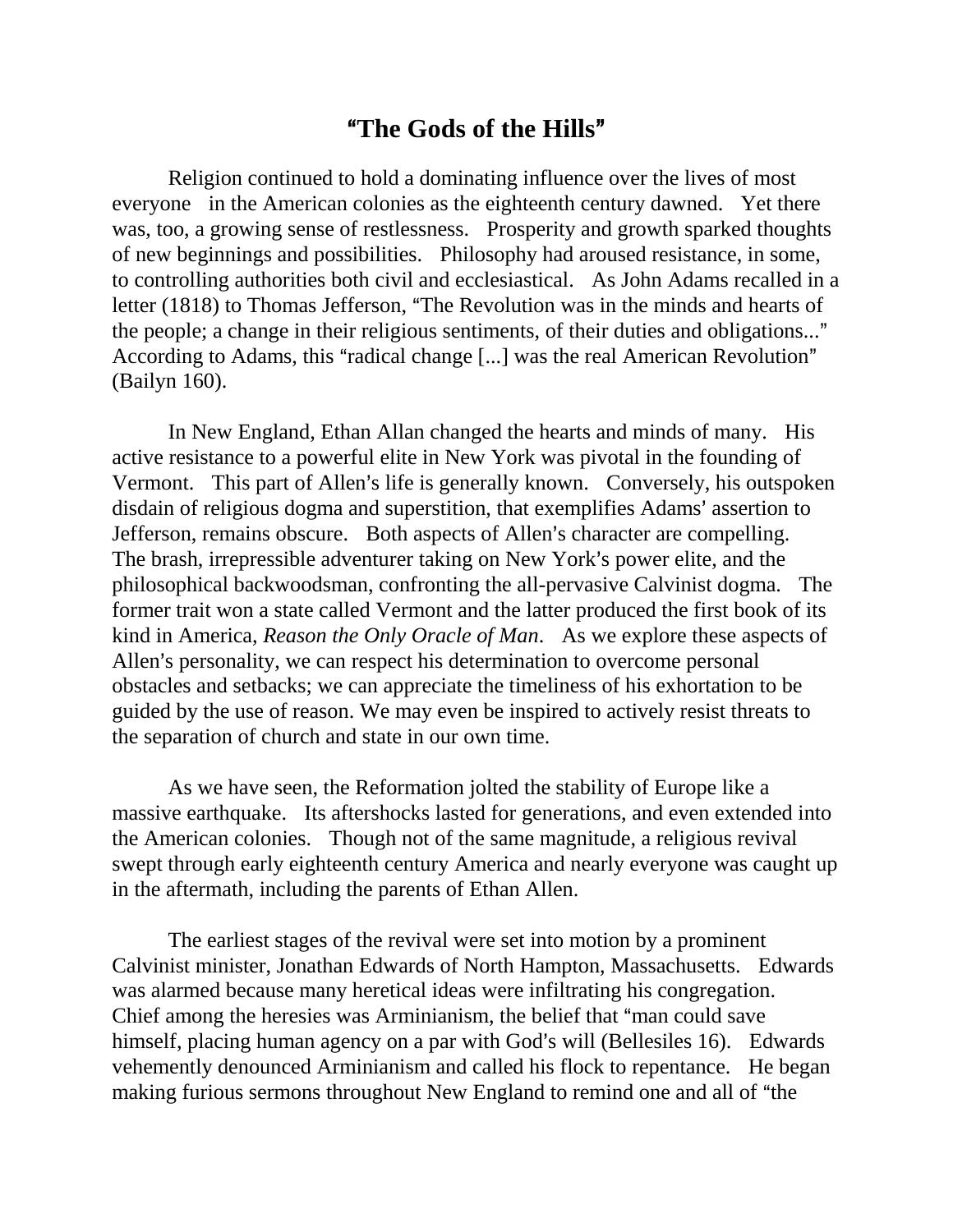sovereignty of God, the depravity of man, and the necessity of experiencing a sense of election if one would be sure of his salvation" (Wright 93). Edwards' terrifying harangues drove many listeners into a state of hysteria with a few actually committing suicide (92).

In the midst of the turbulence, Joseph and Mary (Baker) Allen's first child was born on January 10, 1738 in Litchfield, Connecticut. The joyful parents named their son Ethan because the name signified firmness and strength. The revival had reverberated through Litchfield and the Allens needed firmness and strength (Bellesiles 16).

Though Jonathan Edwards was effective, his fire and brimstone admonitions would soon be surpassed when Anglican clergyman George Whitefield arrived in the colonies in 1739. Everywhere the mesmerizing minister went, faithful flocks gathered. Under Whitefield's influence, many believers collapsed into emotional frenzies. They "openly wept and confessed their sins; many fell into faints and some groveled on the floor" (Wright 93). This religious movement in which people were literally entranced out of their senses, has been ironically named the Great Awakening.

Indeed, some ministers began to express concern about the excesses of the evangelists (94). Religious revivalists countered by "condemning the clergy who did not share their 'enthusiasms for the outpouring of spirit...' " $(95)$ . Congregations throughout New England separated into factions. Those favoring revivalism were called New Lights and those who opposed were known as Old Sides (96).

The Great Awakening had many unforeseen consequences. Although the doctrine of the religious revivalists was conservative and traditional, their methods were considered extreme by many. The churches of New England and Virginia "suffered heavy blows to their prestige from the Great Awakening and the resultant secessions from the local churches" (Gipson11). It is doubtful that Edwards or Whitefield ever anticipated that their efforts would ultimately "...increase the spirit of religious individualism and resistance to external authorities" (Wright 95).

Like many other New England towns, Litchfield split over the Great Awakening. Although almost everyone held Calvinist beliefs, the New Lights "attacked liberals like Joseph Allen for taking too favorable a view of human ability, playing down original sin and undermining the church of visible saints..."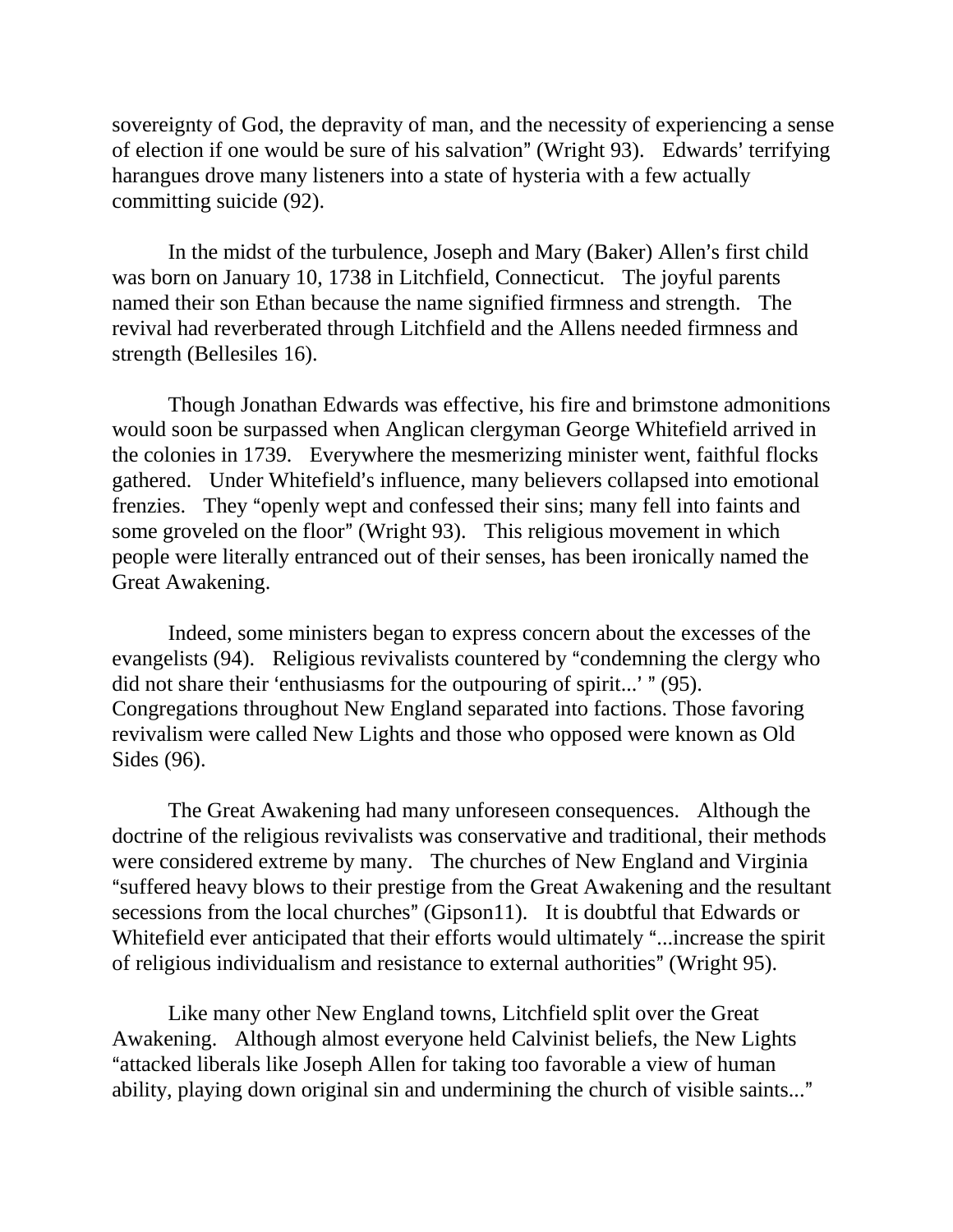(Bellesiles 16). In turn, Allen and other Old Sides were suspicious of "...the enthusiasms and self-righteousness of the evangelicals"  $(16)$ . Holding the minority view within their church, the Allen family decided to move to the new town of Cornwell, Connecticut (18).

By 1753 the Allens had eight children, Mary and Joseph raised their family in the spirit of "religious rationalism." Joseph stressed the value of the "religious" experience" but he rejected "the evangelicals' limitation on human agency, which held that those who had not yet felt the power of conversion were hopeless before an angry god"  $(19)$ . He also repudiated the concept of original sin and believed that God's salvation was for everyone equally  $(19)$ .

Young Ethan showed a promising intellect and like his father "he began early in life to dispute and argue on religious matters"  $(16)$ . Joseph determined to send Ethan to college. To better prepare his son for higher learning, Joseph sent Ethan to study under the supervision of a relative, Jonathan Lee, who was a minister and devoted Calvinist. Ethan's formal education ended abruptly when his father died suddenly in 1755. Returning to Cornwell, Ethan assumed his father's responsibilities on the family farm. (6).

A few years later (1761) Ethan Allen met Thomas Young, a medical doctor and student of Enlightenment philosophy. Young detested the Calvinist view of a "grim  $\left[ \ldots \right]$  irrational and vindictive" god. He embraced deism with its "great" clockmaker god" and a logically understandable view of the universe. Allen greatly enjoyed Young's library, its shelves filled with Greek and Roman classics and Enlightenment works. At last Allen could nourish his intellectual and spiritual appetite (15)

In the meantime Allen heard from his cousin, Jonathan Lee, who was concerned about Ethan's denial of the doctrine of original sin. Lee asserted to Allan that "without original sin there would be no need for atonement, or Christ, or indeed Christianity."

Upon reflection, Allen concluded that Lee was right. Allen had come to a radical conclusion-- "there was no need for Christianity." To expand his position Allen argued that "he could not accept that just because Adam and Eve ate an apple, their 'un-offending offspring' should earn 'the eternal displeasure of God.' Could a just God 'sentence their human progeny [...] to everlasting destruction?' " Allen contended that the "false representation of the deity's nature was 'the very basis on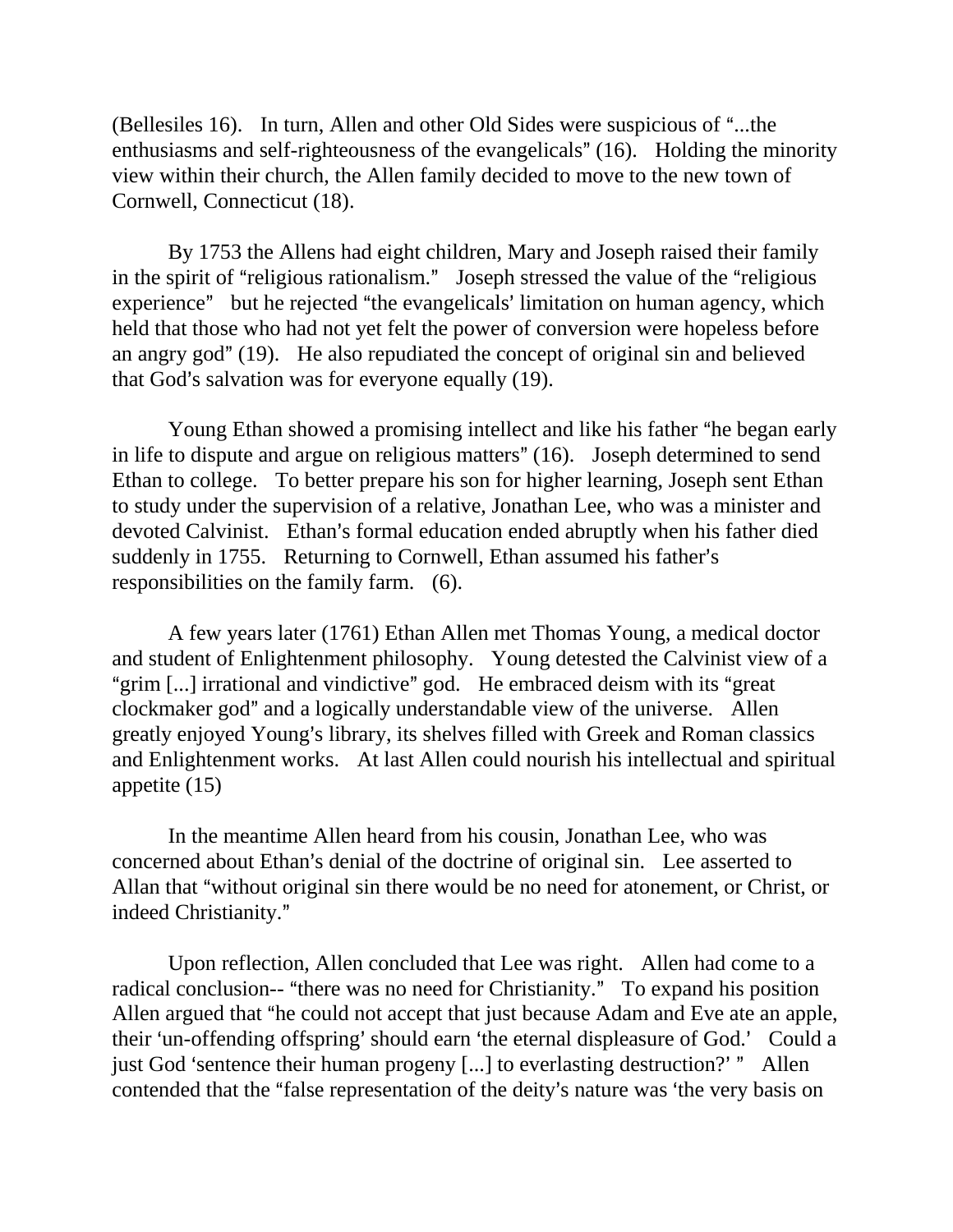which Christianity is founded, and is announced in the New-Testament to the very cause of why Jesus Christ came into this world'  $" (16)$ .

While Allen evidently relished philosophizing, most of his time and energy was spent running the family farm. Allen was looking for a way to advance his family's fortunes, and he saw an opportunity in the nearby town of Salisbury. A hill there contained iron ore, and Allen envisioned a furnace to smelt the ore. Making potash was one of the few industries in New England, and iron kettles were in demand. Allen bought the hill, built the furnace, and was soon operating "the first major iron furnace in Connecticut"  $(16)$ .

With the profits from the furnace Allen bought a store in Salisbury and a big house on a hill. Since he was twenty-four years old and now financially secure, Ethan thought the time was right to start a family of his own. Allen decided to marry his long-time friend Mary Brownson.

Though Allen was married, he had by no means settled down. His personality remained as confrontational as ever. In 1764, inoculation with smallpox was illegal in Connecticut. Allen had confidence in "enlightened" scientific methodology" and thought the banning of inoculation was based on superstition, and was, therefore, irrational. He decided to get the smallpox injection from his physician friend, Thomas Young. Instead of meeting with Dr. Young privately, Allen chose to get the vaccination on a Sunday in front of the meeting house of Salisbury. He was immediately threatened with prosecution by his cousin, Jonathan Lee. Showing no sign of backing down, Allen publically made several untoward comments about, "Beelzebub, hell, and 'every little insipid Devil' and was tried for blasphemy." The result of the trial is lost to history, but whatever the outcome, Allen was becoming a social outcast in Salisbury (21).

Allen had another problem with community relations. His physical strength was renowned, and he had a reputation for taking the law into his own hands, settling disputes with brute force. By 1765, Allen had decided to sell his iron furnace to George Caldwell, but there was an apparent misunderstanding with the terms of the sale. Allen had expected more "up front cash" and became infuriated when the buyer was uncooperative. Soon Allen found himself in front of a magistrate to answer the charge that: "Ethan Allen, did in a tumultuous and offensive manner, with threatening words and angry looks, [...] assail and actually strike the person of George Caldwell of Salisbury, aforesaid, in the presence and to the disturbance of His Majesty's good subjects." Allen paid his fine of ten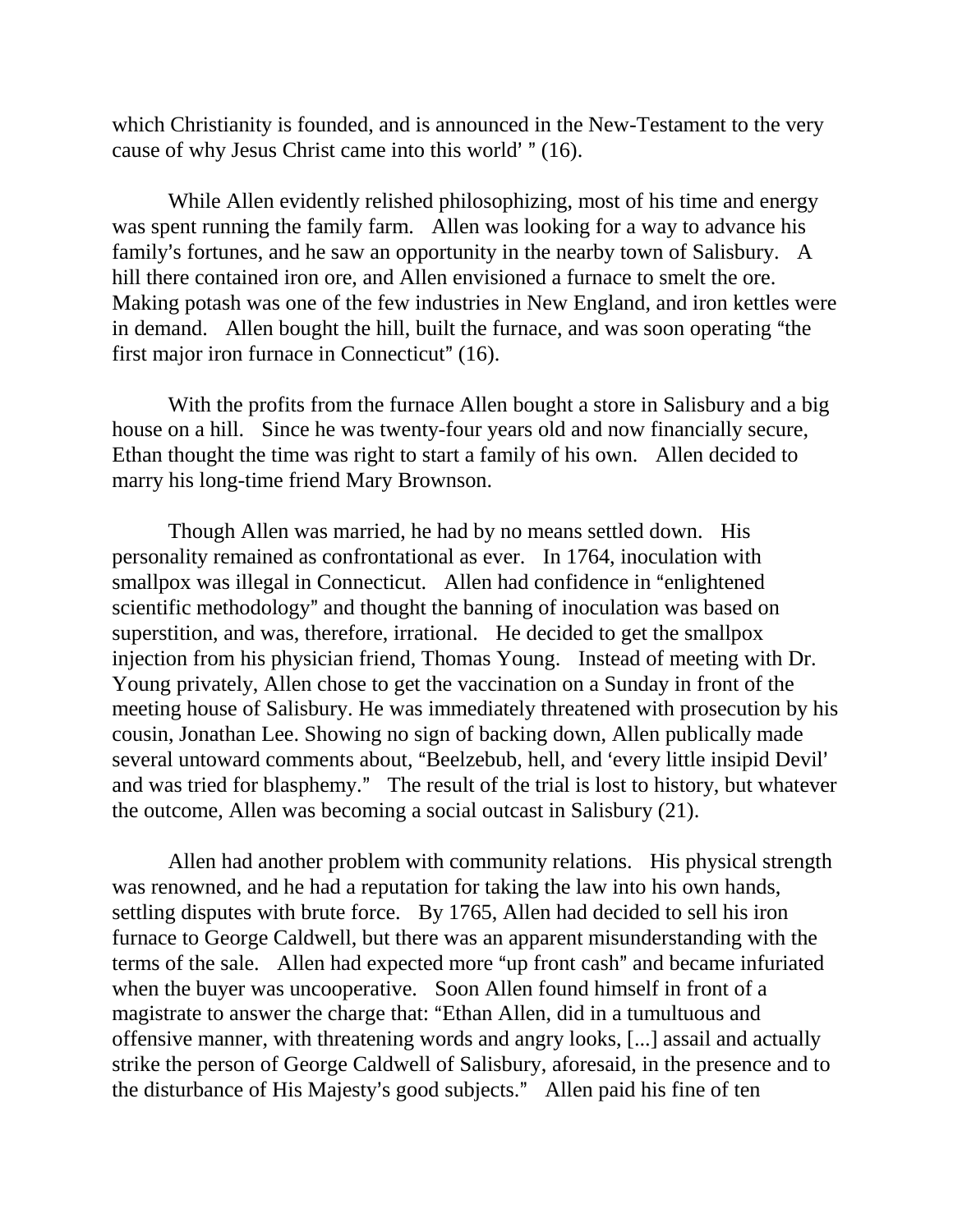shillings. Within a month, Allen was back in court facing nearly the same charge. This time, when Allen agreed to leave town, the complaint was dropped.

Ethan took Mary and their newborn son Joseph to Northampton, Massachusetts. With the money he had made from the sale of his iron furnace Allen bought a lead mine.

This venture was not a success and Allen ended up in debt. Living in Northampton was a cousin, Joseph Allen, who was a man of means and he gladly came to Ethan's aid.

Besides wanting to help his cousin materially, Joseph wanted to save Ethan's soul. With this in mind he lent Ethan his collection of the sermons of famed Northampton minister, Jonathan Edwards (22). Ethan studied them and expressed admiration for Edwards' evident love of nature, but he was shocked by the "dark" pessimism of Edwards' vision, with his portraits of an angry and vindictive god and the torments of damnation which seemed to await the majority of humanity." Allen made his views known in the local taverns. While he lampooned Edwards' religious views, he also praised Edwards for having the courage to boldly state what he believed to be the truth. Allen next chided the townspeople for abandoning their minister and forcing him into exile. Northampton folks were still feeling chagrined over the aftermath of the Great Awakening, and several ministers asked Ethan to refrain from discussing the matter. Allen did not comply with their wishes and soon a town meeting was held. Ethan and his family were asked to leave Northampton in July, 1767 (23).

The family returned to Salisbury and moved in with Ethan's brother, Heman.

Great sorrow befell the Allen clan when Ethan's sister Lydia died. At her funeral the elder Mary Allen suffered a stroke and Ethan carried his mother back to the house. He had been very close to Lydia and her loss coupled with his setbacks and failures weighed heavily on his mind. Although during this time of tribulation while the outlook appeared bleak, Allen never lost confidence in his ability to find a new direction for himself and his entire family. This time Allen looked northward and decided on a path that "led him into the Green Mountains of northern New England"  $(24)$ 

Looking for some tranquility, Allen and his brother Levi set out on foot northbound toward the Green Mountains. They hunted and trekked over old trails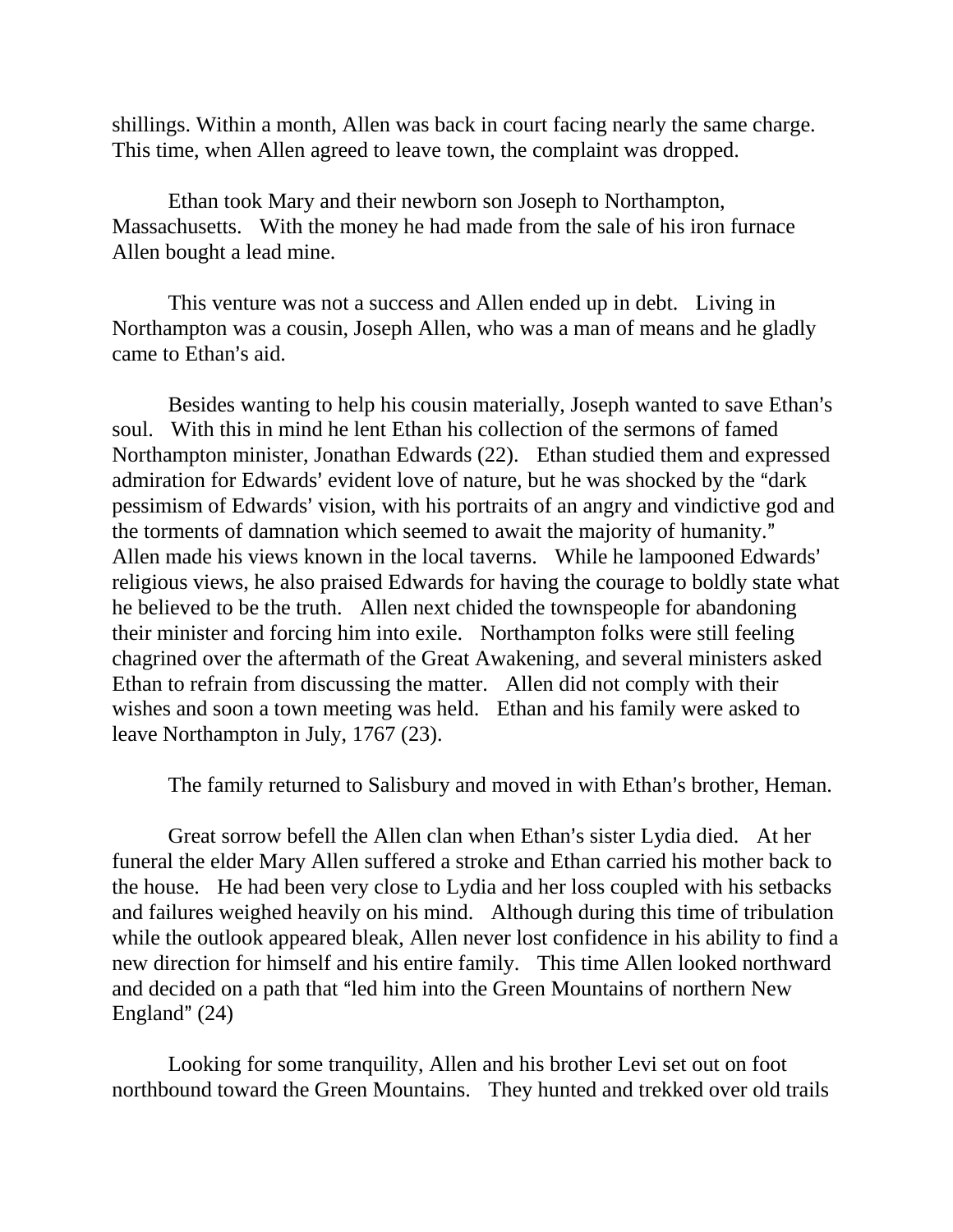that led to Canada, making friends with the natives along the way. Ethan soon got the idea to invest in this area that was then known as the New Hampshire Grants (27).

The Grants region had been the site of an on-going controversy over land rights. The dispute was "between New Hampshire and New York over the territory that is now Vermont." In 1664 England's King Charles II had issued a grant to the Duke of York "that included 'all the lands from the west side of the Connecticut River to the east side of Delaware Bay' "(Doyle 3). However, early in the 1740s, agents of the British Crown including the "Royal Council, royal attorney and solicitor general" decreed that the region "west of the Connecticut River" was New Hampshire's territory. New Hampshire's governor, Benning Wentworth, began issuing land grants to settlers in 1749, and a dispute with New York ensued (Bellesiles 28).

New York appealed directly to the king based on the1664 grant and in 1764 the king issued a Royal Proclamation which decreed that the Connecticut River was "the eastern boarder of New York." New York officials quickly asserted that the grants issued by New Hampshire were nullified and settlers would have to pay New York a fee, or face eviction. Settlers holding New Hampshire grants balked at the idea and resisted paying the fees to New York (31).

In the meanwhile, Allen made the decision to move his entire family to the Grants. On May 29, 1770 Ethan bought a grant to land in Poultney and a week later in Castleton. Within a year most of the Allen clan had joined Ethan, including cousins Remember Baker and Seth Warner. The entire family now had a stake in the destiny of the Grants (33).

Late in 1779, two New Yorkers found settlers living on land for which the Yorkers held title. The settlers assured the Yorkers that they were in possession of a grant from New Hampshire for the land in question. The Yorkers were not impressed and they served the settlers with an eviction hearing notice.

The minute Allen heard of the case, he was on his way to Portsmouth to meet with the new governor, John Wentworth. The governor thought the Grants issue was a hopeless case for New Hampshire, but he nonetheless suggested that Allen talk with Jared Ingersoll, one of Connecticut's most prominent lawyers. Allen followed through with the suggestion and Ingersoll agreed to represent the settlers.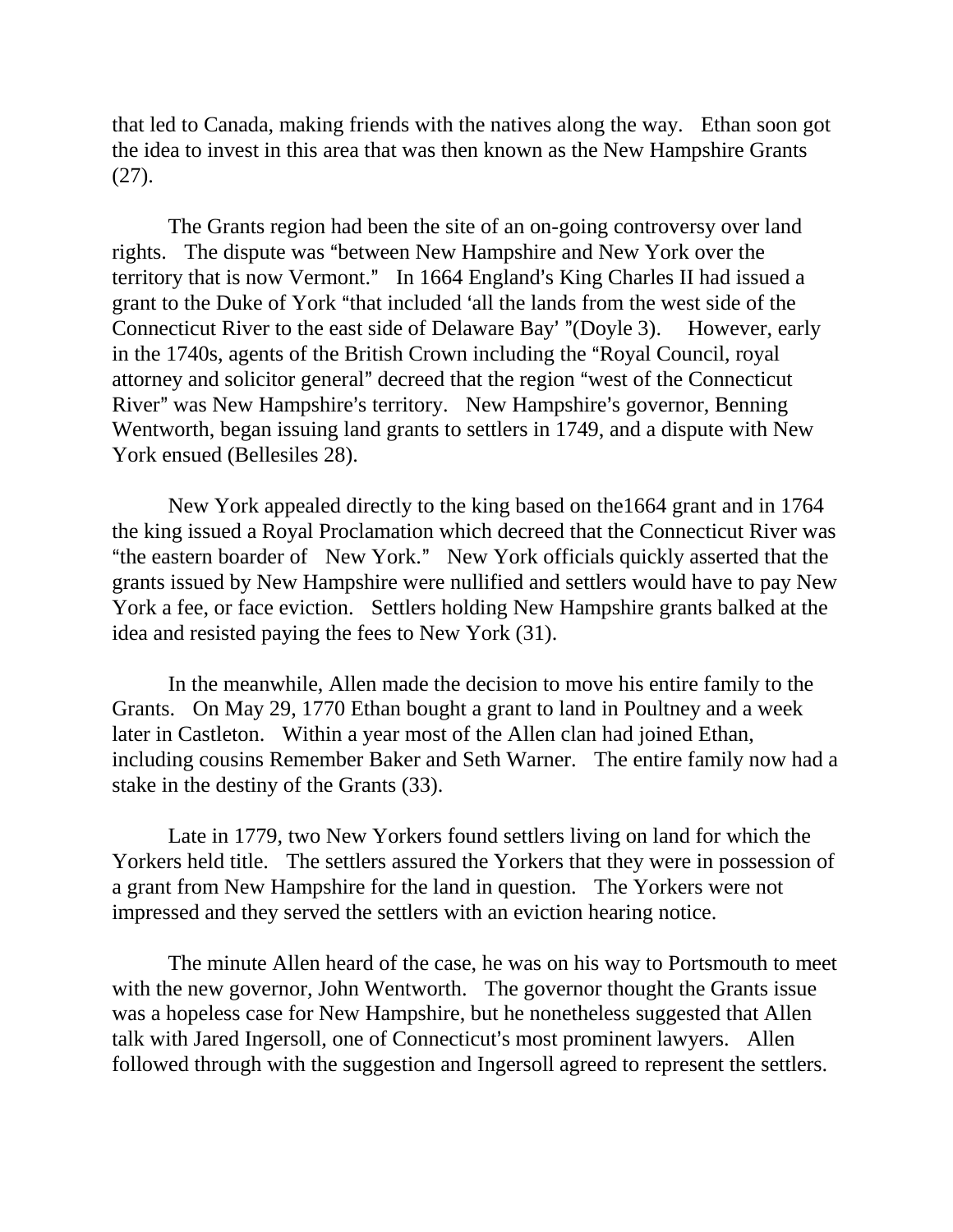Allen and Ingersoll arrived together in New York on the day of the trial. They discovered that New York's Attorney General, John Kempe, and the plaintiffs' lawyer, James Duane, both held deeds in the disputed area, as did both of the presiding judges (81). Even though the settlers held titles that predated those of the plaintiffs, the court ruled against the settlers. Allan was outraged at what he saw as the "corruption and hypocrisy" of the New York court system. The court was a tool of the rich and the poor farmers didn't stand a chance. Indeed, Allen charged that the court was "serving the specific economic interests of a small 'junto' of land thieves.' " Allen then assured the settlers on a crucial point--the court would not be able to enforce the ruling.

Perhaps recognizing the validity of Allen's point that they might have problems with enforcement, Kempe and Duane paid a visit to Allen. They offered him cash and land if he would come over to their side. Allen responded with one of his legendary remarks: "The gods of the hills are not the gods of the valley"  $(82)$ . Allen intended to become the champion of the settlers in the Grants against the wealthy landlords of New York.

The action of the New York court brought Allen immediate fame in the Grants. He called for a meeting in a local tavern and pledged to defend the New Hampshire Grants titles with force if necessary. The attendees formed an "extralegal militia company" and chose Allen to lead it as "Colonel Commandant" (82).

From then on every time officials from New York tried to evict a holder of a New Hampshire Grants title they were foiled by the Green Mountain Boys. Although their manner was wild and rough, there was never any bloodshed in the resistance and no one died. Allen and his gang used shame or threats against their adversaries.

Allen and the Green Mountain Boys proved to be a formidable force. In frustration New York offered a sizable reward for the capture of Allen. With typical bravura, Allen had wanted posters printed offering a much smaller sum for the capture of New Yorkers, Duane and Kempe. Duane recognized that Allen's action "went beyond mockery, as he wrote later, by this time the New Hampshire Grants had " 'assumed the Importance of an independent State.' " (98).

In the meantime, while the separatists of the Grants continued to resist New York's authority, other colonists were resisting imperial control by the English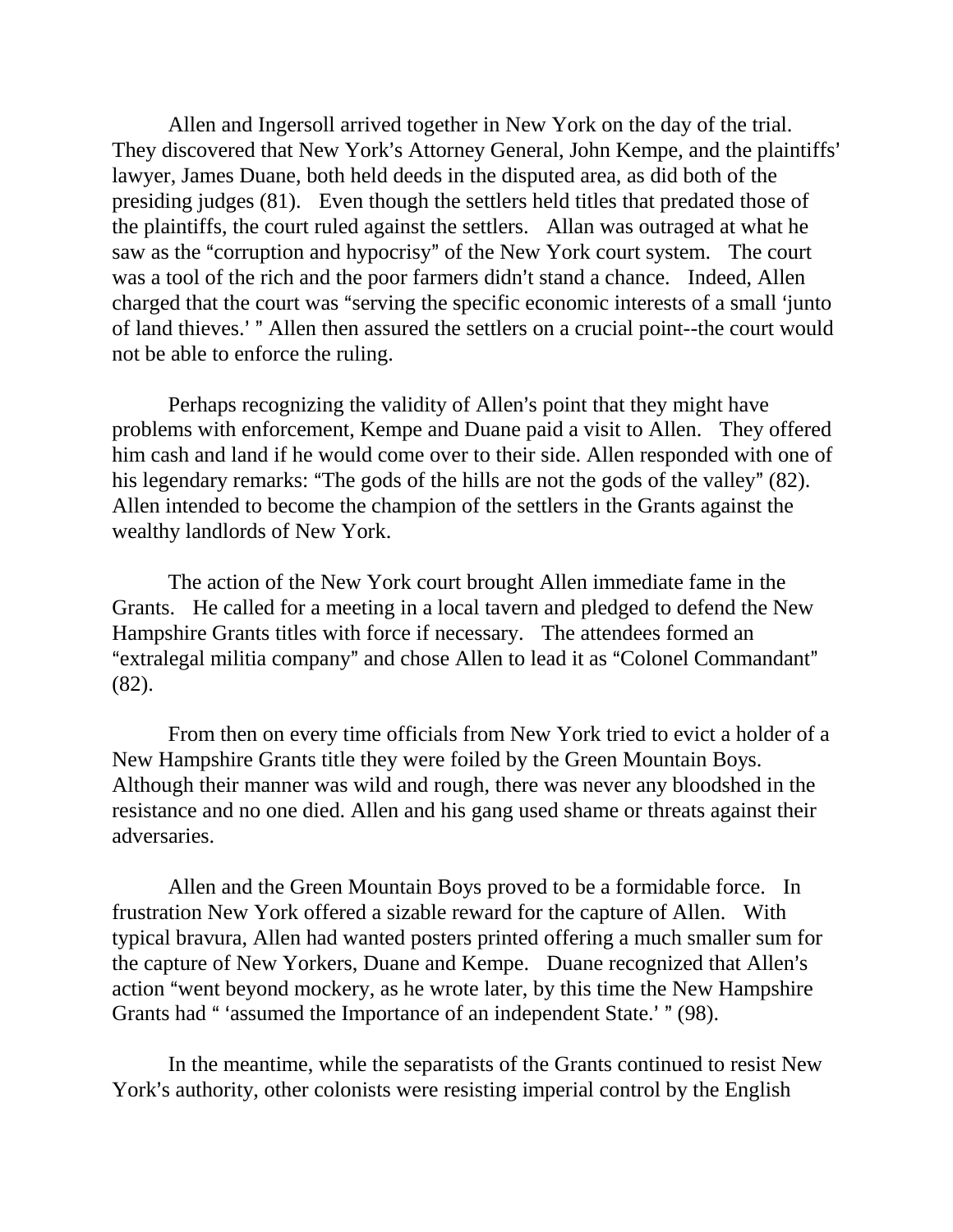Crown.

When British regulars fired on American farmers at Lexington, the Green Mountain Boys decisively turned their resistance in a new direction.

Analyzing the situation, Allen thought the outcome of the Lexington and Concord events showed that the power of the British over the colonies was a veneer. The real power was in the hands of the people (114). He called a meeting at Bennington and it was decided to "side with family and neighbors back in Connecticut and Massachusetts." The Green Mountain Boys chose Ethan Allan to lead them into battle. With this decision Allen "leader of a local insurgency," was now a military commander (115). At once Allen focused his attention on Fort Ticonderoga on Lake Champlain.

Allen had realized that who ever held the fort would control the region. He volunteered his services to the Boston Committee of Correspondence. The Boston Committee conferred with the Hartford Committee and Allen was directed to take the fort.

More than the other colonies, the Grants were prepared for military action. The Green Mountain Boys were an organized force and "they took pride in the label" 'rebels.' " (118). Only seventy-two hours later they were positioned to move against the fort. Just before dawn on May 10, 1775 The Green Mountain Boys were on the western shore of Lake Champlain (116) Allen inspired his men telling them they were the "scourge and terror of all arbitrary power." He continued, "you who will undertake voluntarily will poise your firelocks." Allen led the charge and climbed through a breach in the wall. The Green Mountain Boys had caught the British napping and the commander surrendered the fort to Allen. This was the first British possession captured by Americans in the Revolutionary War (118).

Allen thought the time was right to press the attack on the British. He began formulating plans to capture Montreal. Though a few of the participants were unable to execute their part of the plan Allen, nevertheless, pressed on. He was overwhelmed, captured by the British, and held prisoner for more than two years (127). After the Revolution, Allen wrote a book describing his experiences and it became an immediate best seller.

During those two years, the Green Mountain Boys continued their exploits in the Grants just as though Allen was directing them. Throughout 1776-77, the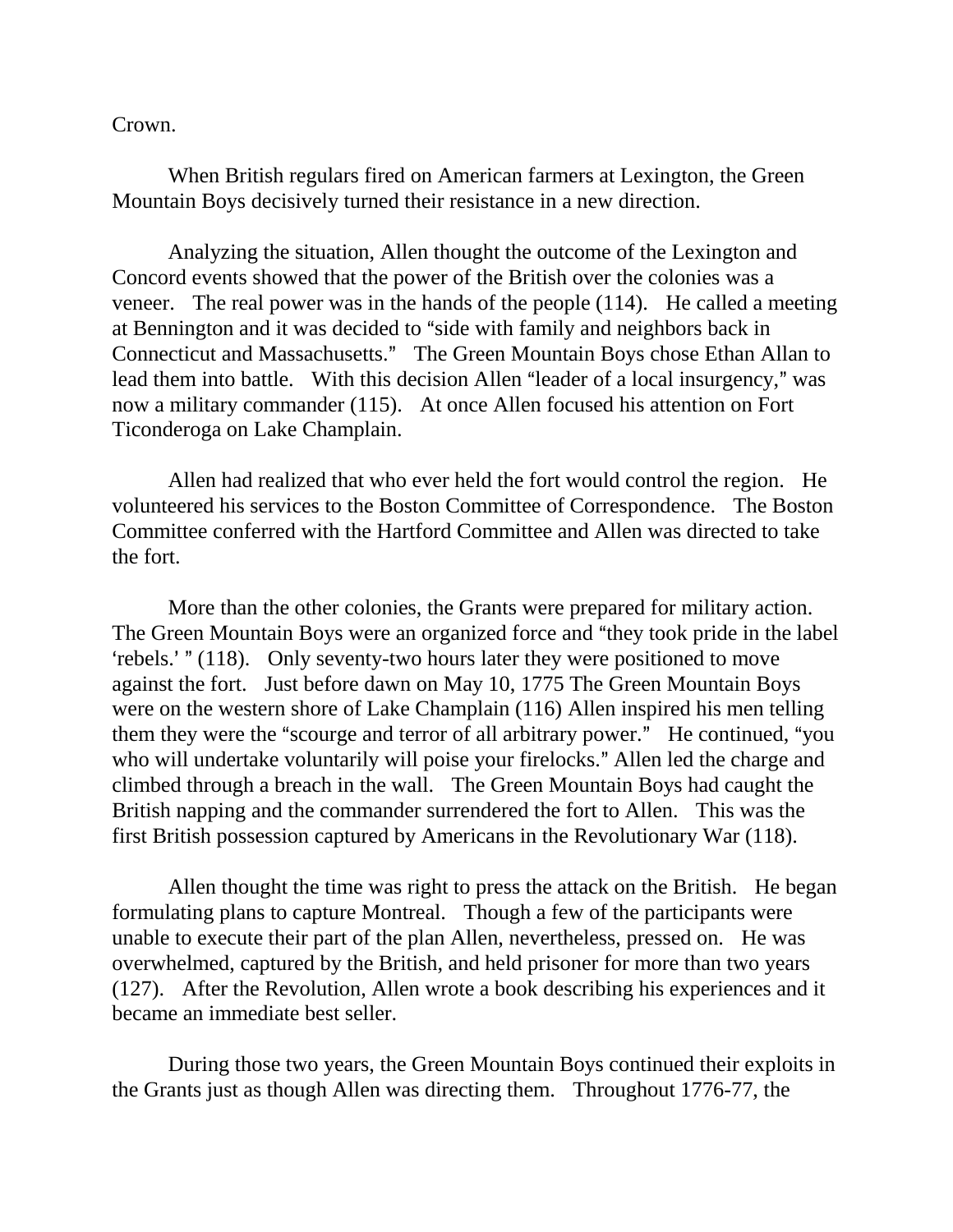Grants experienced a striking political change. "The Green Mountains came to exemplify as few other places the highest ideals of republicanism..." (131). In January, 1777, the New Hampshire Grants declared its independence from New York (135). As Allen later recorded, "They were a people between the heavens and the earth, as free as is possible to conceive any people to be; and in this condition they formed government upon the true principles of liberty and natural right"  $(131)$ .

After Allen's release from British captivity, he became active in Vermont politics. But he longed for a private life and once retired he had time to pursue philosophy. Allen wrote *Reason the Only Oracle of Man*, comparable to "other eighteenth century rationalist works" opposing organized religion and advocating religion based on natural law (223). Allen had come to the conclusion that the great philosophers held an even more distinguished position in history than founders of nations. He was so determined to share his ideas that he sold large tracts of land in order to raise the funds to have his work published. Indeed, "Allen's commitment" to philosophy "can be measured by trying to locate a contemporary political leader devoting several years to a work rejecting mainstream religious beliefs and offering a uniquely personal view of humanity's place in the cosmos" (222).

In his book, Allen expressed the view that Jesus was a "moral philosopher" whose teachings were not followed by most Christians (223). This inconsistency was the responsibility of the clergy, Allen maintained. By "shrouding" an understanding of the creator beneath a cloud of mythology and superstition 'creedmongers' thereby won "ministerial authority, wealth, and titles" for themselves (225).

Clerics were also aware, Allen thought, of the human inclination to invent " 'scarecrows' with which to frighten themselves." Based on his own experience, Allen knew that many warriors would engage in all manner of combat unflinchingly, "yet flee in terror from some 'supernatural whirligig.' " And more often than not, politicians teamed up with churchmen in manipulating "this psychology of fear to their own purposes"  $(244)$ .

Allen was convinced that organized religion had been "a negative historical force." To escape the penchant of the clergy to manipulate, Allen thought individuals could, through the use of reason, "discover the laws of a deity who is perfectly rational"  $(225)$ . One's ability to reason, not mystical revelations, should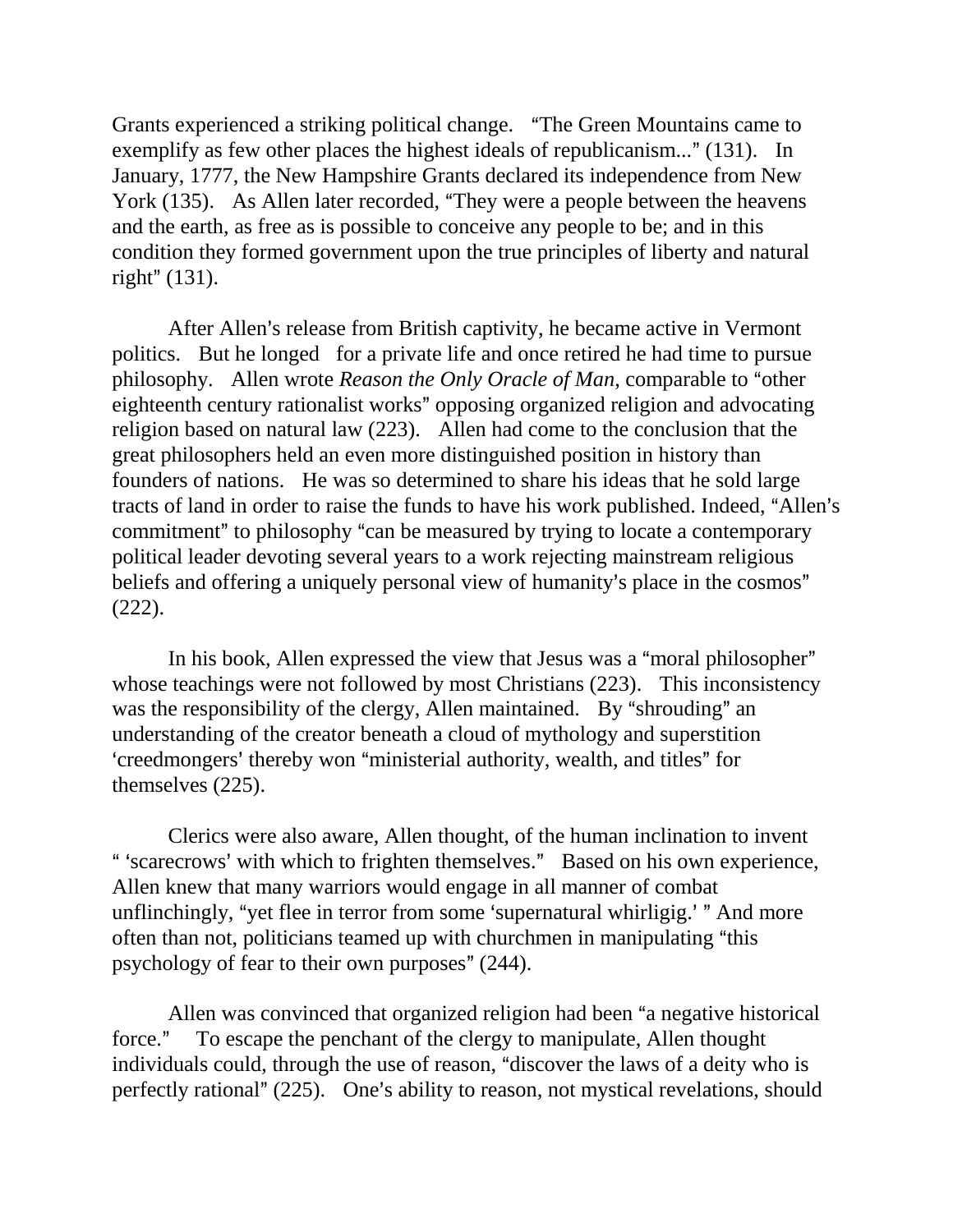be utilized to comprehend the "laws of nature" and the laws of God, which Allen contended were one and the same. (226).

Allen argued that the various perceptions of the deity were based on cultural, as well as, individual differences. "The Pagan, Jewish, Christian, and Mahometan countries" have various revelations, each thinking their own belief system true. Allen advised his readers to discount them all and to think for themselves. By thinking for themselves people would begin the process of transforming "theology into a science..."  $(226)$ .

Allen was an advocate of "natural religion" because it was not "dependent on a culturally determined text" and was accessible by all thinking people. Allen thought a logical way to discern God's will was to examine and contemplate nature. He emphatically maintained, "The knowledge of nature is the revelation of God."  $(28)$ . The creator's beneficence was manifested in "the air we breathe, the light of the sun, and the waters of the murmuring rills, ... and well it is that they are given in so great profusion that they cannot by the monopoly of the rich be engrossed from the poor"  $(229)$ .

*Reason the Only Oracle of Man* was published in November, 1785. Allen considered the book "the most important work of his life," and asserted that he felt compelled by a "sense of duty" to attempt to spare people from suffering under the control of a "ghostly Tyranny" (222). *Reason* was not as well received as his previous work. Ministers denounced Allen from the pulpits. They did not discuss the content of the book, they simply condemned it as the misguided rambling of an infidel. One distressed Christian complained that the book was the kind of thing the people of Rhode Island would enjoy and mused that Rhode Islanders would soon be "worshiping Ethan Allan for Mahomet" and claiming *Reason* as their Koran (240).

Allen recognized that he had become an anathema to the clergy, but they were not his target audience. Allen relished being known as the "frontier philosopher;" he regarded *Reason the Only Oracle* as a legacy of his radical thinking (239), and Vermont as the legacy of his radical actions (241).

Although Ethan Allen passed into history on February 17, 1789, Vermont's history and Allen's place in it are alive and well. However his warning about the psychology of fear wielded by clerics and politicians for their own benefit seems almost dead and forgotten. As our country wages a war with strong sectarian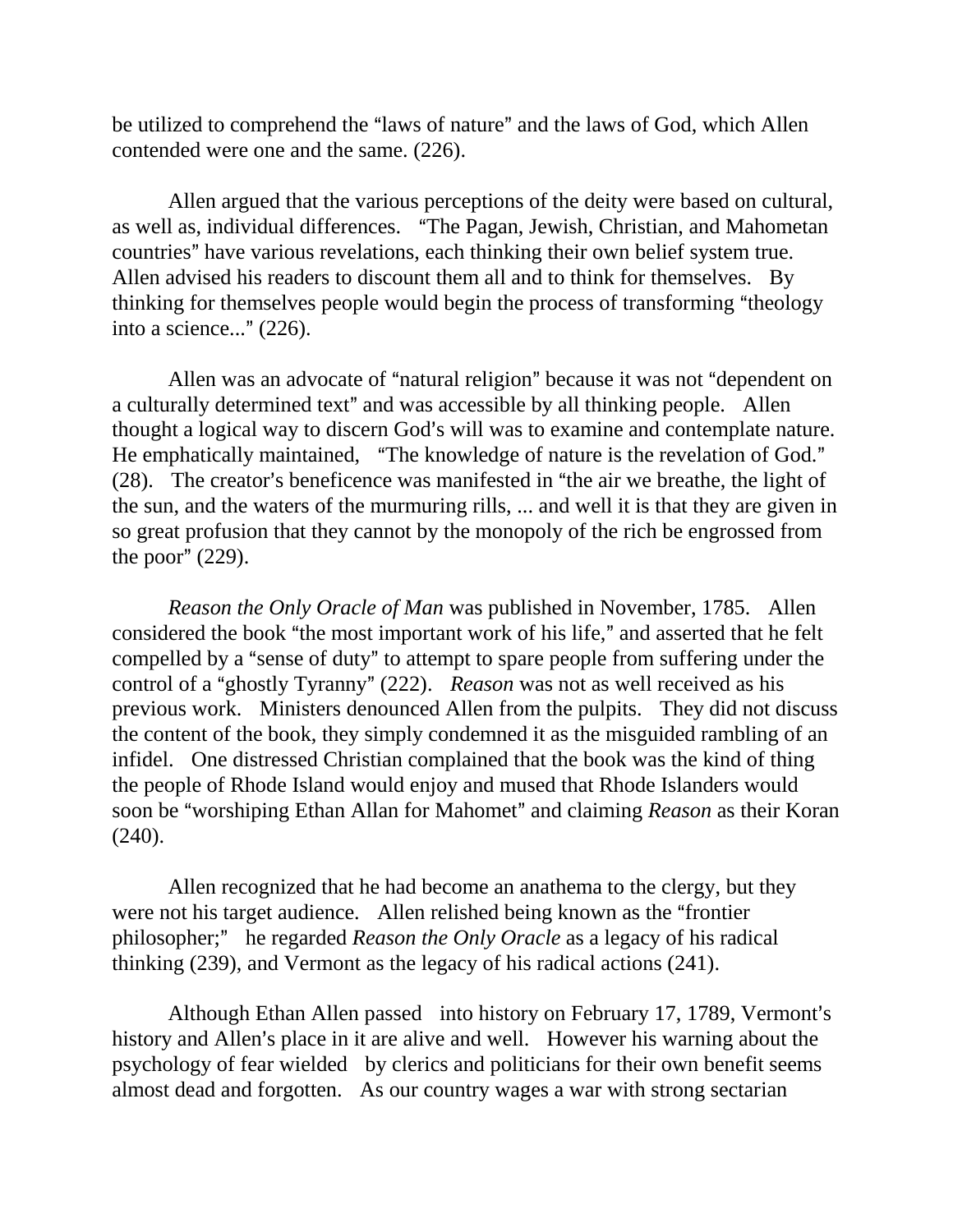overtones, perhaps Allen's admonition to reject clerical and political manipulation and to think for ourselves deserves to be resuscitated and given a new lease on life.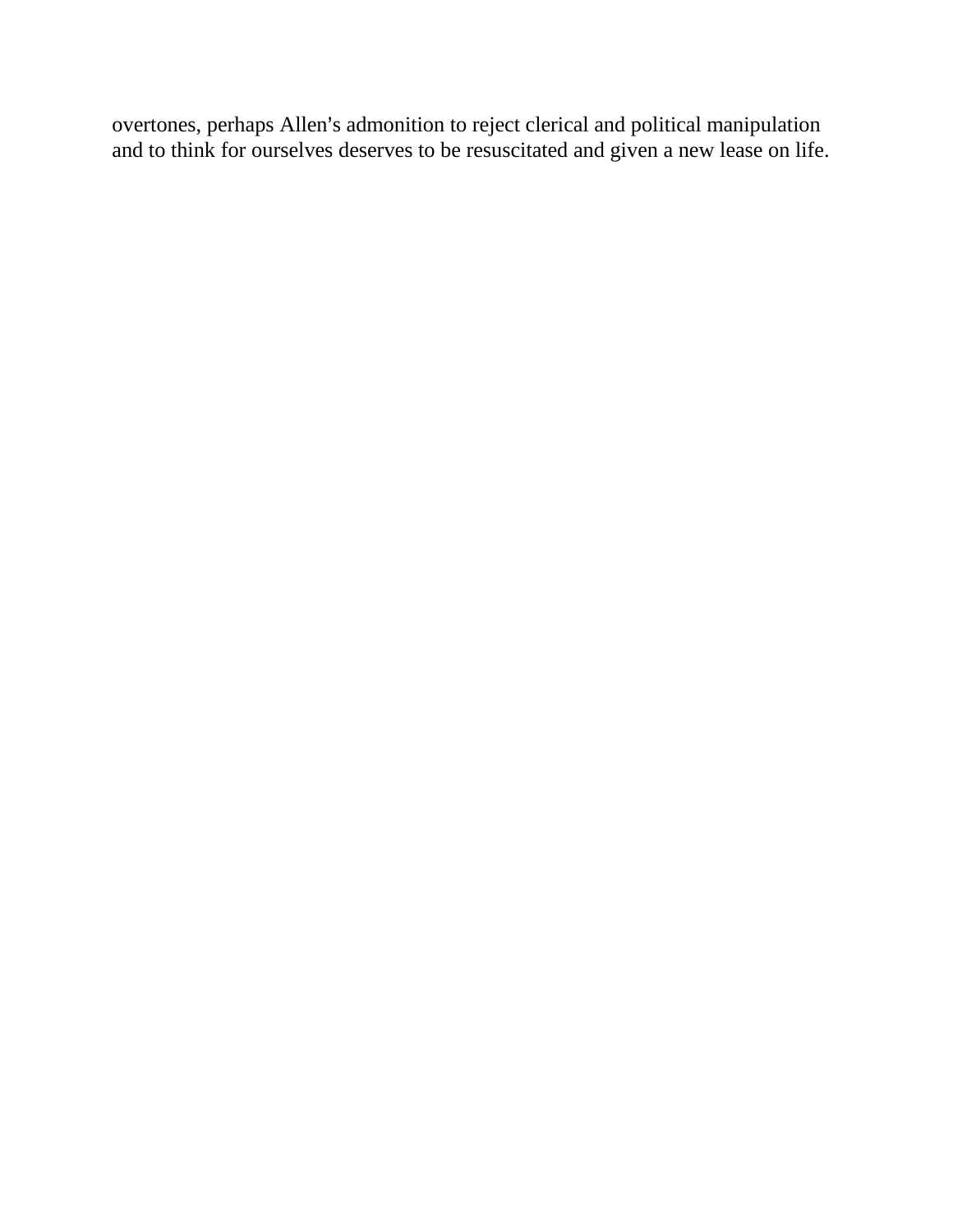# A**Truth Can Stand By Itself**@

The conjoined power of church and state represented a clear and present danger to rationalist thinkers of the eighteenth century. This was the power that had condemned philosopher Giordano Bruno to the fire in 1600, sentenced Galileo to confinement in 1633, banished Roger Williams in1635, executed twenty people in Salem, Massachusetts for witchcraft in1692, and countless similar crimes. By the late1700s this dark force was facing its most significant challenge to date from Revolutionary Americans. Leading the intellectual charge for freedom from church-state oppression was Thomas Jefferson.

In Jefferson's view established churches had imposed, through dogma and superstition, a tyranny of fear on the human mind which had crippled humanity's progress for more than a thousand years. Jefferson chose to counter this reality with education, science, the use of reason-in a word, enlightenment—protected under the force of law. As we study this facet of Jefferson's life we can more fully comprehend the value of our heritage and the priceless legacy of the separation of church and state.

Jefferson's lifetime commitment to rationalism commenced at the College of William and Mary where Jefferson began his advanced education in 1760. His principal teacher was Dr. William Small, the only non-clergy member of the faculty. Small was a professor of mathematics and it was through this teacher that Jefferson recalled getting his "first views of the expansion of science, and of the system of things in which we are placed." Small's teaching method never included references to religious dogma and was strictly scientific in nature. Jefferson surmised that Small's method "probably fixed the destinies" of his life. The student-teacher relationship soon developed into a lasting friendship (Peterson 12).

 By 1762, Jefferson had completed his studies at college and he decided to pursue a law career. Small introduced Jefferson to George Wythe, a prominent attorney in Virginia, and an eminent legal scholar. Wythe was highly regarded for his extensive knowledge of English and Roman law. Moreover, without benefit of formal education, he had learned to read Greek and Latin and was a devoted enthusiast of the classics (14). His mode of instruction and approach to the law was wholly scientific and Wythe also deepened Jefferson's appreciation of the classics. The two formed a friendship that would endure for many decades. In 1767, having studied law for five years, Jefferson was admitted to "the bar of the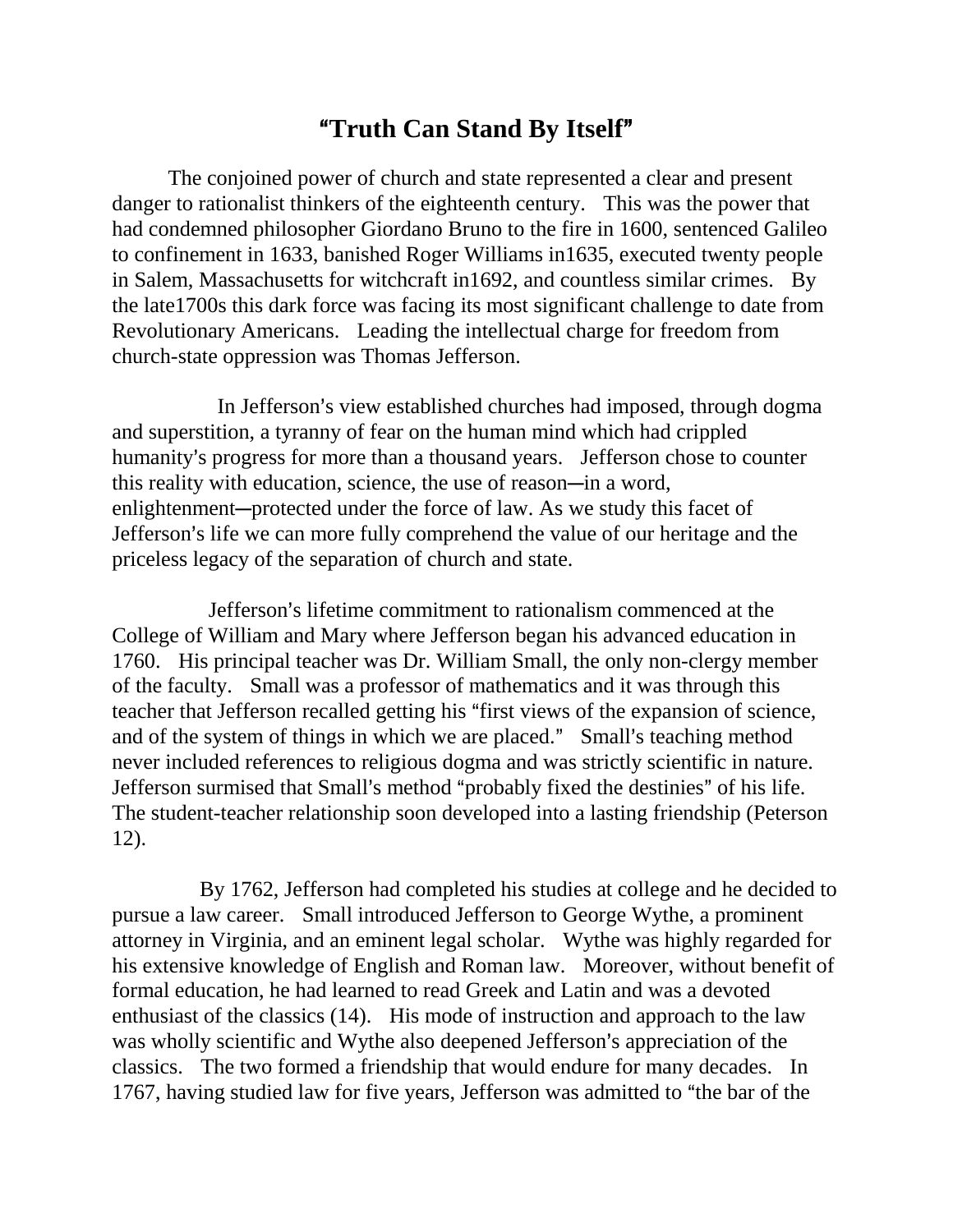#### General Court" (20).

 Sometime during those years of study, Jefferson became devoted to the philosophy of the Enlightenment. The Age of Enlightenment was characterized by confidence in the power of reason and innovative thinking particularly in the political, religious, and educational spheres. Historian and scholar, Merrill Peterson, declared that Jefferson was one of the Age's "authentic geniuses" (46) and that the fundamentals "of enlightened thought were so thoroughly assimilated in Jefferson's mind that he cannot possibly be understood apart from them"  $(47)$ .

 The first priority of enlightened thinkers was to question everything. Nothing was too sacred to be examined in the light of scientific knowledge. The purpose of the inquiry was to uncover the "natural order of things." Philosophers wondered if the laws of the physical universe could be applied in "the moral and social realms." They concluded that the laws of nature were "universal, harmonious and beneficent," but had been hidden from the people for more than a millennia under a mountain of authoritarian dogma and religious superstition (47).

 Jefferson was convinced that although humanity had been estranged from nature for centuries, people could now feel comfortably "at home with it." He wholeheartedly concurred with the philosopher Paul Henri d'Holbach's assertion that "man is unhappy only because he does not know nature." The consensus among enlightened thinkers was that an individual could attain happiness by coming to know nature and living in harmony with it. As Peterson explained, the majority of "enlightened thinkers agreed that individual happiness, far from being a selfish propensity, was founded in social affections. Thus the pursuit involved an active and humanitarian commitment to the well-being of others." Owing to his Enlightenment heritage, Jefferson would later proclaim the "pursuit of happiness" as an unalienable right (48).

Jefferson also shared with his philosophical peers an abiding sense of kinship and connection with the ancient Greeks and Romans. The classical era was "essentially humanistic" because it was "essentially naturalistic." The monumental achievements of the pagan civilizations provided a wealth of ammunition for enlightened thinkers' battle against "dogma, bigotry, and superstition." Their grand expectation was to emulate and wherever possible improve upon the classical ideal and to rekindle the light of reason extinguished throughout the "Dark Ages " (49).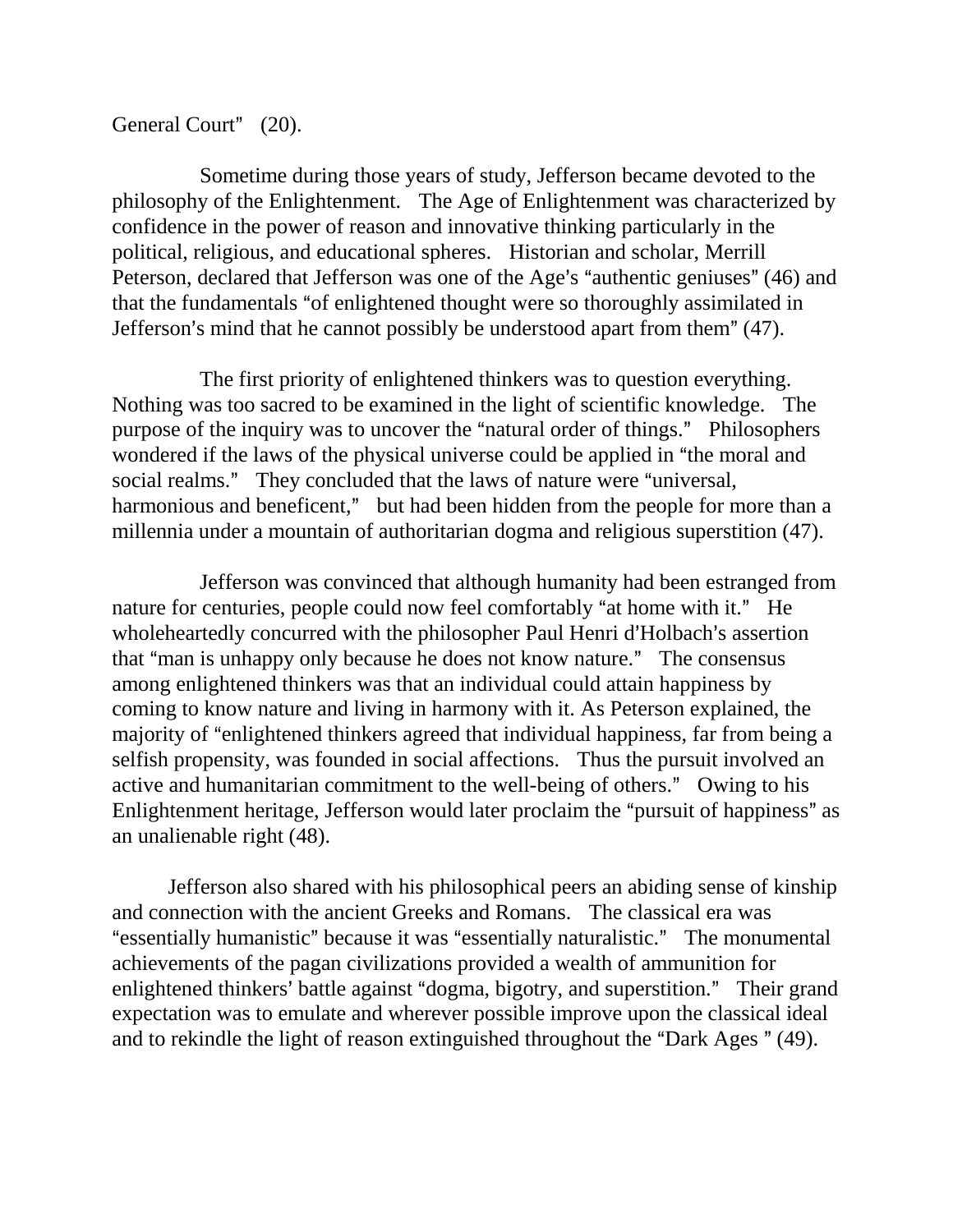While it is true that Jefferson and his counterparts rejected Christian doctrine, he was not an atheist. As an infant he had been baptized into the Anglican faith, but during his years at William and Mary, Jefferson decided that since Christian dogma was not reasonable it could not be credible. He had read several deist philosophers and in particular, Henry St. John, Viscount Bolingbroke, who advised that one should be dubious of a religion that relied upon "revelation" and demanded faith whenever doctrine was contrary to reason (Sanford 12). Jefferson was convinced that God existed as creator and that the creator was revealed to people through the laws of nature. Jefferson considered himself a "convert to deist" natural religion" and agreed with Bolingbroke's assertion that there was a "tacit alliance between priests and atheists against true religion" (Peterson 51).

Those who advocated deist natural religion sought a determinant of morality apart from the fire and brimstone "claims of Christianity." As they often did, eighteenth century intellectuals looked back to Greece and Rome for guidance. Jefferson was knowledgeable of the various philosophic schools and he noted that while the schools were all in competition, they unanimously exhorted, "follow" nature" (49). As his personal choices, Jefferson favored both the Epicurean and Stoic ideal. The Epicurean goal to have a pleasant and happy life, Jefferson thought, was attainable through following the Stoic standard of self-discipline (54).

 Modern philosophers also provided ideas for moral guidance. Francis Hutcheson's "moral sense" theory held that people are "equipped with an inner sense of right and wrong." This idea strongly appealed to Jefferson because he had observed that people feel happy when they are doing good deeds. He reasoned that the good feelings are generated because "nature hath implanted in our breasts a love of others, a sense of duty to them, a moral instinct, in short, which prompts us irresistibly to feel and succor their distresses" (55).

 Jefferson was determined to live a life that exemplified the Enlightenment ideals that he cherished. In 1769, Jefferson was elected to the Virginia House of Burgesses. This was also the year he began building on his hilltop property which he named Monticello, Italian for little mountain. The view from the site was breathtaking. Peterson noted that Jefferson had undoubtedly been influenced by his reading of Edmund Burke's *Philosophical Inquiry into the Origin of Our Ideas of the Sublime and the Beautiful.* In this work, Burke had distinguished "between" beauty in the classical sense of harmonious form and the sublime with its evocations of the boundless, the incomprehensible, the awesome in nature which [...] communicated feelings of exaltation and power to the beholder"  $(24)$ . Unable to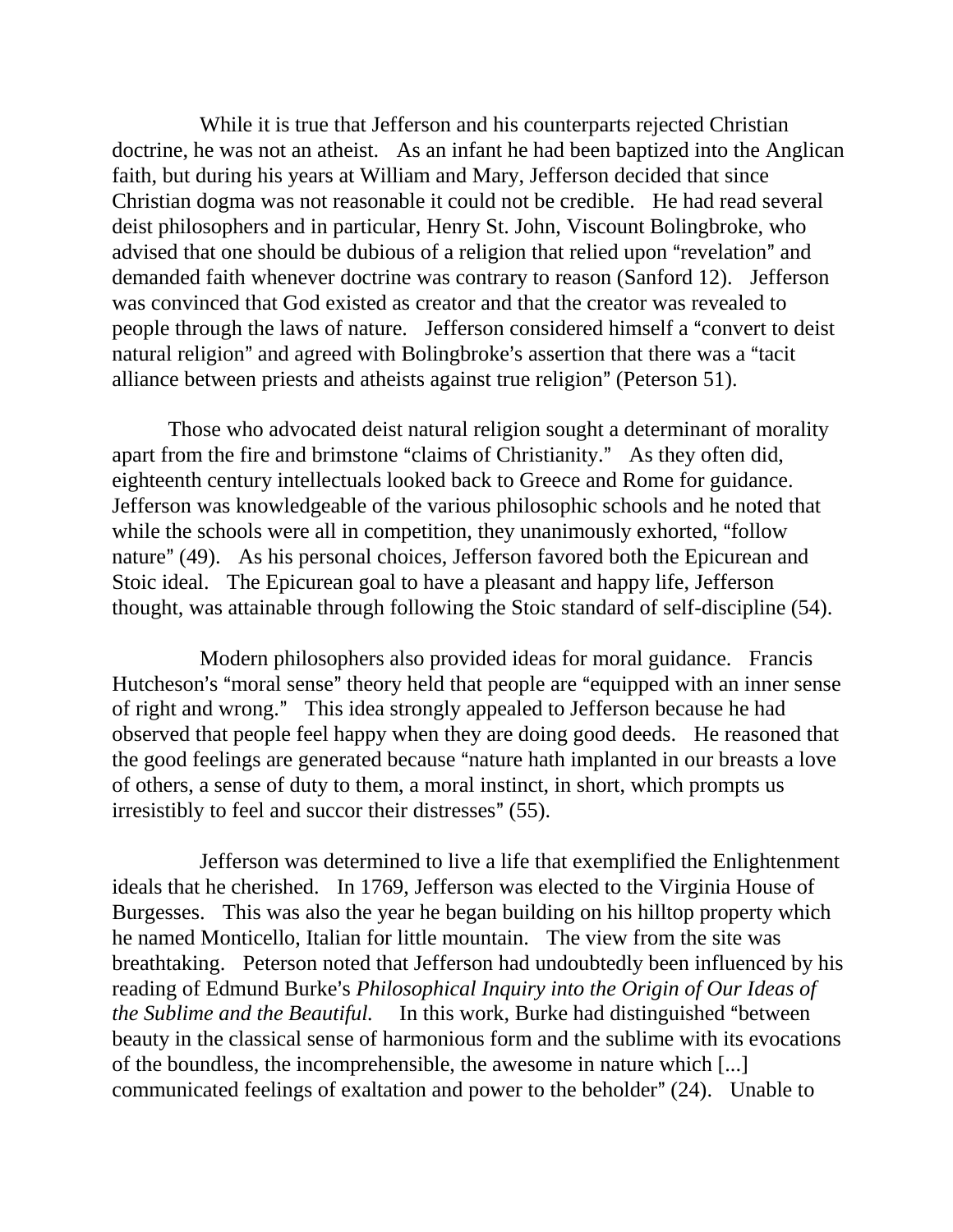find an architect, Jefferson began studying the subject and decided to design the house himself. He was able to achieve a "visible statement" reflecting both ideals that Burke had described with the classic beauty of his house on a setting with a view of the sublime (24).

 As Jefferson worked on his house, he was also being drawn into the revolutionary political events that were occurring and would propel him to national leadership. His role in the founding of the United States has been most aptly described by Peterson: "No other founder had a longer or larger influence on the life and hopes of the New World prodigy than Thomas Jefferson. Rising to fame as a leader of colonies in revolt against an empire, he embodied the nation's aspirations for freedom and enlightenment..." Peterson then explained that by usage of the term "enlightenment" he intended to "emphasize Jefferson's thrust beyond nationality to the cosmopolitan fraternity of science and philosophy, his commitment to the civilizing arts, to education, to progress, to rationality in all things..." Indeed Jefferson was an unwavering participant "in the eighteenth century campaign to enlist man in the cause of nature and nature in the service of mankind"  $(ix)$ .

One of Jefferson's most important enlightened works was The Virginia Statute of Religious Liberty. Although the bill is an impassioned assertion of "Enlightenment principles" it has been "lost in the shadow" of the Declaration of Independence and the Constitution (Ferguson 146). Late in his life, when Jefferson wrote his own epitaph, he listed the statute second among the three accomplishments that he wanted to be known for. This statute was something more than mere legislation, it was "an eloquent manifesto of the sanctity of the human mind and spirit" (Peterson 134).

The Church of England had been established in Virginia for over a hundred years. "Buttressed and safeguarded by many laws both local and English [...] the Anglican Church functioned as an arm of the government." Anglican ministers, rituals, and beliefs possessed a position of privilege as every other sect was "subject to varying degrees of restraint..." Support was "exacted" from both members and non-members alike. By 1776, Jefferson considered this to be an untenable situation and he determined to pull up the church "establishment by its roots"  $(133)$ . He presented a basic question: *Has the state a right to adopt an opinion in matters of religion*?" His answer was a resounding no. He insisted that the rightful power of government was to be used to restrain harmful deeds, A*It does me no injury for my neighbor to say there are twenty gods or no god. It neither picks my pocket, nor breaks my leg* "(137).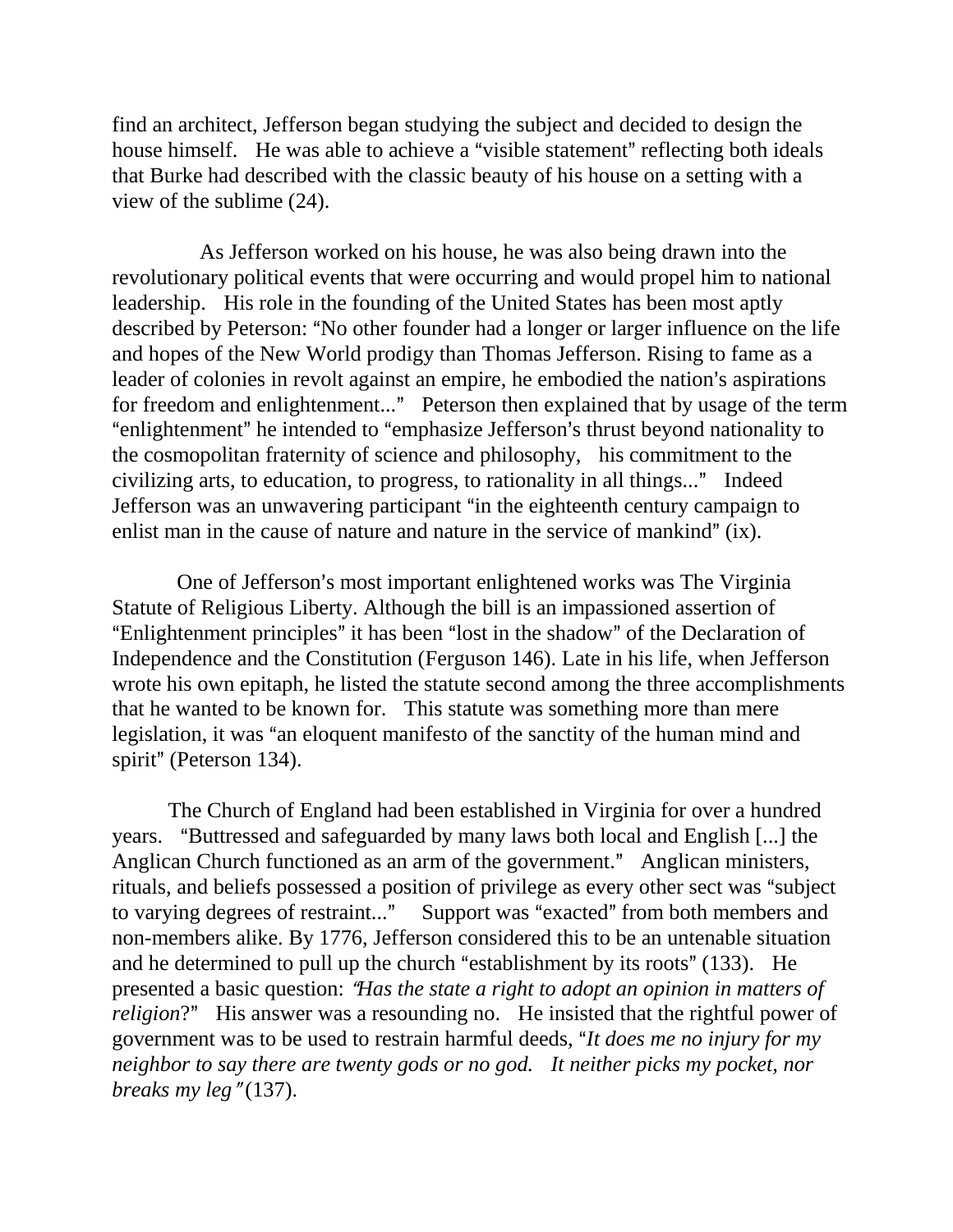Jefferson would accept no compromise on religious freedom. Some used the term toleration, but Jefferson said that the idea of toleration implied a favoritism of one creed while making allowances for others. He demanded complete freedom of conscience in religious matters without legal restraints or coercion of any kind. Others expressed concern over the consequences to moral order if religious belief was not compelled. To those fears Jefferson replied, "millions of innocent men, women and children, since the introduction of Christianity, have been burnt, tortured, fined and imprisoned; yet we have not advanced one inch toward uniformity. What has been the effect of coercion? To make one half the world fools and the other half hypocrites." He was completely repulsed by the centuries-old practice of state coercion in religious matters. "It is error alone which *needs the support of government*," he asserted, "*Truth can stand by itself*" (138).

Jefferson held a dim view of the clergy in general (Sanford 25). By 1777 Jefferson had the power to overthrow the unholy alliance between church and state. The statute he wrote proclaimed: "That to compel a man to furnish contributions of *money for the propagation of opinions he disbelieves is sinful and tyrannical...that our civil rights have no dependence on our religious opinions...that truth is great and will prevail if left to herself; that she is the proper and sufficient antagonist to error...*" (Writings 42-3). The act became law in 1786. Jefferson was in France at the time and the passage of this act, more than any other, "enforced the reality of the American Revolution on the enlightened heads of Europe." Jefferson rejoiced,

> ...to see the standard of reason at length erected, after so many ages during which the human mind has been held in vassalage by kings, priests and nobles; and it is honorable for us to have produced the first legislation [which] has had the courage to declare that the reason of man may be trusted with the formation of his own opinions. (Peterson142)

For the rest of his life Jefferson continued to be an unwavering proponent of science, education, and government free of ecclesiastical encroachments. He once wrote to a friend, "I have sworn an oath upon the altar of God, eternal hostility against every form of tyranny over the mind of man" (Sanford 2).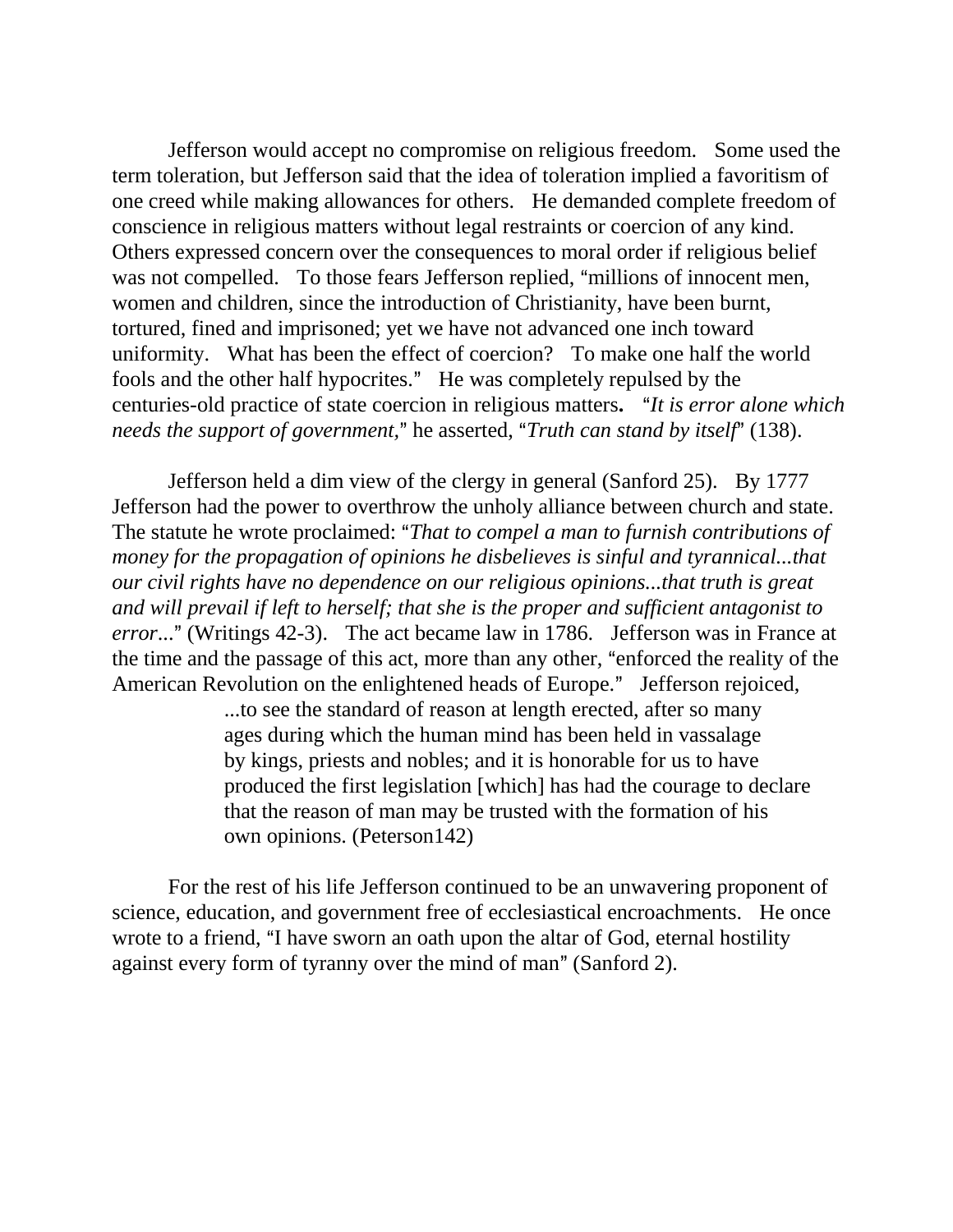# **"The Mind Once Enlightened"**

Considering the increasingly tense climate that began to emerge between England and her American colonies in the second half of the eighteenth century, it is easy to see how Ethan Allen and Thomas Jefferson were drawn into the revolutionary experience. It is extraordinary, however, to ponder how it came to pass that a down-on-his-luck Englishman arrived in America with radical ideas in mind and pen in hand, soon prompted a Revolution.

At the conclusion of the French and Indian War, (a conflict between France and England over control of the trans-Appalachian region) England found itself facing a staggering debt. Members of Parliament thought it would be reasonable to impose taxes on American colonial products as a means of generating revenue. Parliament passed the Revenue (Sugar) Act in 1764. The immediate response from America was an impassioned, "No taxation without representation!" While patriot colonists resisted, Parliament persisted and finally the dispute came to armed conflict at Lexington and Concord in April, 1775. Yet there was no clarion call for independence among the patriots.

 Indeed, delegates to the second Continental Congress all signed the Declaration of the Causes and Necessity of Taking Up Arms (July 6, 1775). While the document delineated a host of grievances, it made no mention of independence, but instead expressed a wish for reconciliation. As writer Scott Liell pointed out, in less than a year's time, a paradigm shift occurred in how Americans viewed themselves and their relationship with England. The catalyst that provoked this astonishing transformation can justifiably be attributed to one man, Thomas Paine, and his forty-six page pamphlet, *Common Sense*.

Paine was not a born and bred American. He was an Englishman who was unable to continue his formal education beyond grammar school, had failed in his business as a stay-maker, and was later dismissed from his job as a customs officer. Nevertheless, he came to be recognized and honored by people like John Adams who wrote, "I know not whether any man in the world has had more influence on its inhabitants or affairs for the last thirty years than Thomas Paine" (Liell 12).

Paine's story began in Thetford, England on January 29, 1737; he was the only son of Mary Cocke and Joseph Pain (Thomas later added the e to his last name). Joseph earned his living as a corset-maker, yet Mary and Joseph hoped for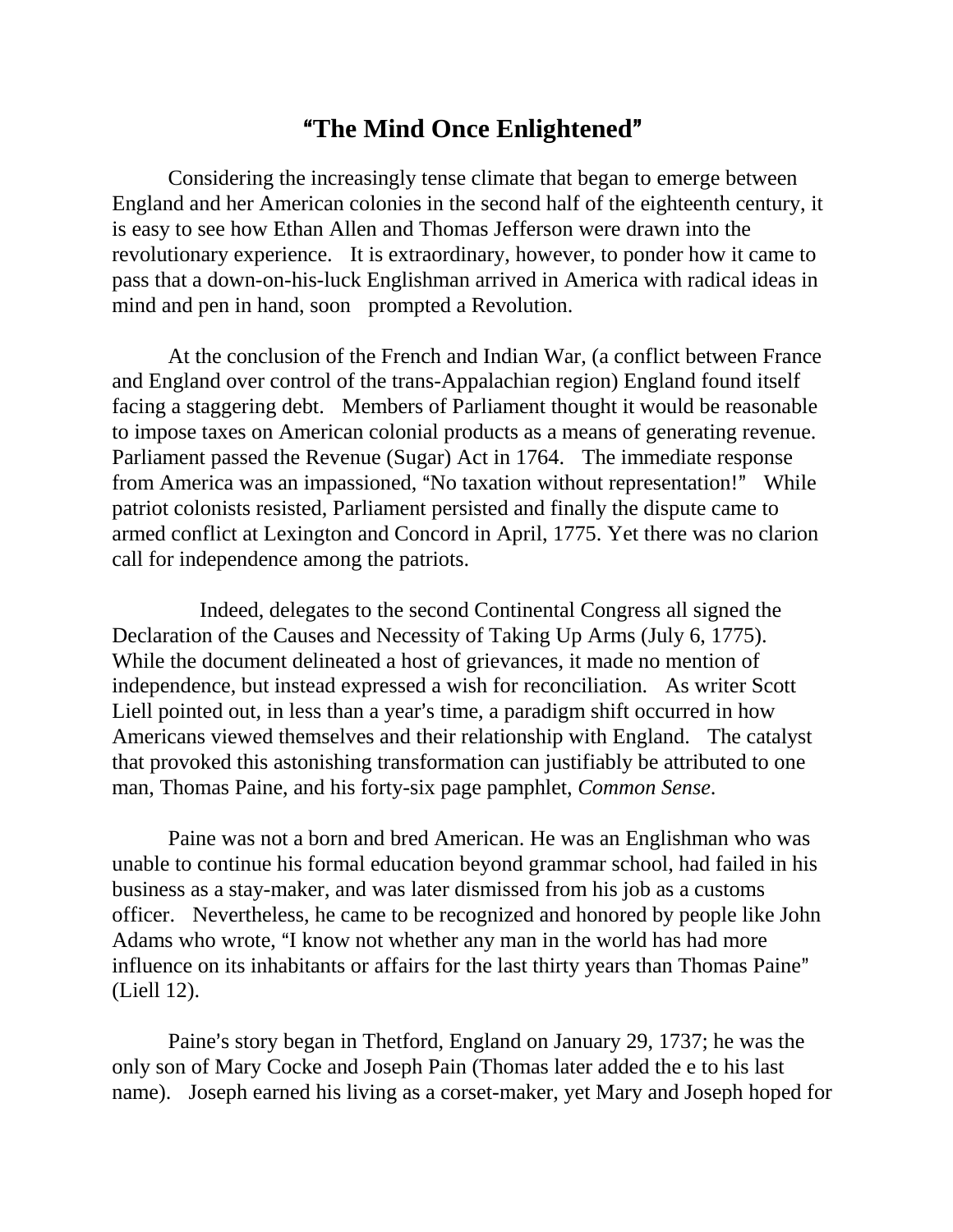a brighter future for their son than he might have as a craftsman, so Thomas was enrolled in a grammar school at the age of six. Their expectation was that their son would someday study medicine, the law, or become a clergyman (27).

 Even in those early years, Thomas showed a strong aptitude for writing, especially poetry. Though Thomas was an attentive student, he was unable to master the Latin required for advancement, and his formal education ended after grammar school (28).

Thomas then began a stay-maker apprenticeship under his father's supervision. The elder Paine was a Quaker and although Quakers were not being actively persecuted, there was still state discrimination against them. They could not vote, hold public office, nor attend "state universities such as Oxford and Cambridge." Some historians attribute Thomas' later "advocacy of abolition, religious tolerance, and universal suffrage" to his early witness of discrimination (30).

After a few years in his father's shop, Thomas ran off to sea. This decision might have had a fateful outcome were it not for his father's intervention. As Liell explained, the adventuresome lad had signed up to join the crew of a privateer ship called the *Terrible.* But in the meantime, his father had rushed to London, located his son, and was able to persuade him to return home. Shortly after the *Terrible*  set sail, it encountered a French vessel and the two engaged in battle (the Seven Years War was in progress--- England and Prussia vs. France and Austria, over their colonial possessions). After the furious fighting had ended, only seventeen members of the *Terrible's* crew had survived with more than one hundred fifty lost (31).

 Safely back in Thetford, Paine labored another year as a journeyman in his father's shop. Still, he longed to venture out on his own again, and soon moved to the coastal village of Sandwich where he opened his own business in 1759. Paine worked hard to establish himself in the craft his father had taught him. He was skilled at his trade, but proved to be a poor businessman and his enterprise failed. Downhearted and discouraged, Paine closed his shop and planned to leave town in search of a new job opportunity (33).

Three years later Paine was employed by the British government as a collector of excise taxes. With his persuasive writing and speaking style he soon gained recognition and became well-known within the community. Several of his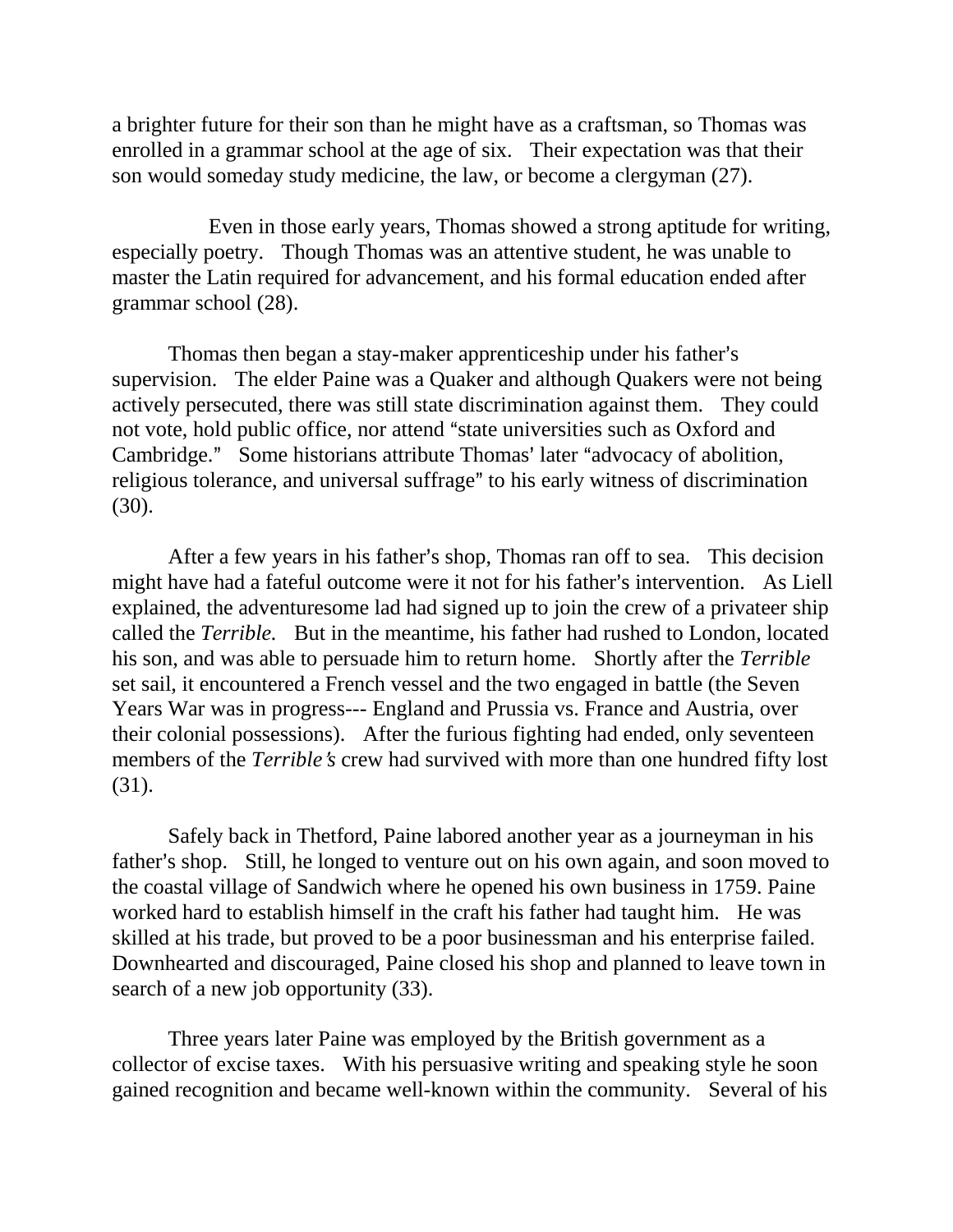articles and poems were published in local papers (36).

In 1772 many in England were suffering economic hardship and government employees were no exception. Paine's fellow excise officers asked him to write a petition for a salary increase and he agreed. Impressed with the outcome, his colleagues subsequently asked Paine to go to London and argue their case before Parliament (38). This plea for a raise was ultimately rejected and Paine quipped that the King petitioned "Parliament to have his own salary raised 100,000 pounds, which being done, everything else was laid aside." Though failing to win a pay raise, Paine's stay in London had life-changing consequences.

Paine had become friends with the excise board's commissioner, George Lewis Scott. Like many people in the Age of Enlightenment, Scott and Paine shared an abiding interest in mathematics and science. Scott particularly enjoyed discussing philosophical questions with his distinguished circle of friends. He brought Paine into this group which included renowned historian Edward Gibbon, famed writer Samuel Johnson, and most significantly for Paine, Benjamin Franklin. The latter two became fast friends (40).

When Paine returned home in April, 1774, he was terminated from his position with the excise service. He was bitterly disappointed and asserted his conviction that the dismissal was "an arbitrary and petty act of retribution against a loyal servant" (42). A few years later a British commentary bemoaned the fact "that the dismissal of this one customs officer may have cost Great Britain her colonies."

Paine returned to London, and with the apparent urging of Franklin, Paine decided at once to journey to America. Franklin provided letters of introduction in which he referred to Paine as "an ingenious young man." In October, 1774, Paine boarded the *London Packet* and set sail for North America (43).

In the meantime, the first Continental Congress was meeting in Philadelphia to map out a unified strategy of resistance against the latest round of British revenue mandates-otherwise known as the Intolerable Acts. Parliament had imposed these in retaliation for American "defiance of previous acts." The delegates quickly agreed to declare the Intolerable Acts unconstitutional "and agreed to impose economic sanctions against the British until they were repealed." They composed and ratified a document declaring their rights and promised "to reconvene in May of 1775 to assess the progress of their dispute"(48).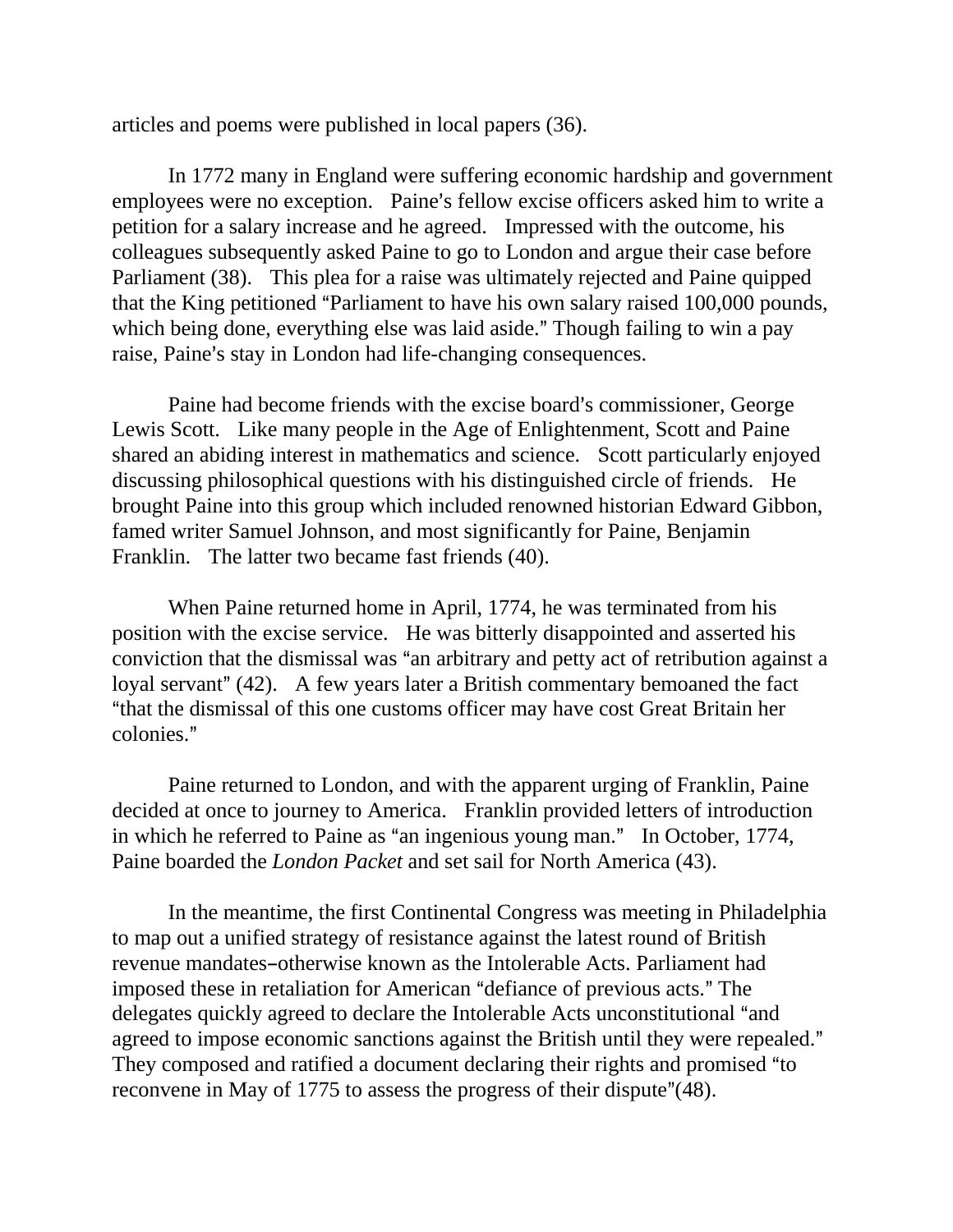Within weeks of the adjournment of Congress, the *London Packet* was anchored in the harbor of Philadelphia. However, no one disembarked because a typhus epidemic had erupted aboard the ship and nearly eighty percent of the passengers were sick. A doctor was summoned and his decision was to leave everyone aboard until they either recovered or died. Fortuitously, though Paine was unconscious, the letters of introduction he carried from Franklin were discovered. Because Franklin was held in high regard, at the doctor's orders, Paine was placed in a rowboat and brought ashore.

It took Paine six weeks to recover, and while he recuperated, he pored over local papers and became engrossed in the political situation. While still confined to bed, Paine wrote a political essay that showed a remarkable "grasp of the central grievances driving the colonists' dissatisfaction." Paine noted that the colonists, by resisting the various revenue acts had, "thrown off the jurisdiction of the British Parliament" and were even becoming "disaffected to the British Crown" (49).

Once fully recovered, Paine was writing for a new periodical, the *Pennsylvania Magazine.* He adopted several pseudonyms as he contributed articles on a wide variety of subjects including science and history (50). In his essay, *An Occasional Letter on the Female Sex, he wrote that, "Man with regard to [women],* in all climates, and in all ages, has been either an insensible husband or an oppressor." He continued that, "...man, while he imposes duties upon women, would deprive them of the sweets of public esteem, and in exacting virtues from them, would make it a crime to aspire to honor" (Ferguson 179). He also condemned the slave trade and wrote a stinging rebuke of those who "complain so loudly of attempts to enslave them, while they hold so many hundred thousand in slavery" (Liell 54). Within a span of only two months the subscription list to the new magazine grew "from 600 to over 1,500." Paine had joined a chorus of colonial voices who spoke through the written word (51).

Pamphlets were "the most important and most effective medium of political advocacy in the eighteenth century" (57). John Dickinson's Letters of a *Pennsylvania Farmer* expressed a popularly held view regarding the relationship of Britain and the American colonies. Dickinson asserted an objection to the Townshend Acts (1767) "a series of duties levied upon American trade for the purpose of raising revenue for the crown." The prevailing view among colonists was that the British government was entirely within its rights to regulate and profit from American trade. But opposition was aroused by the Townshend Acts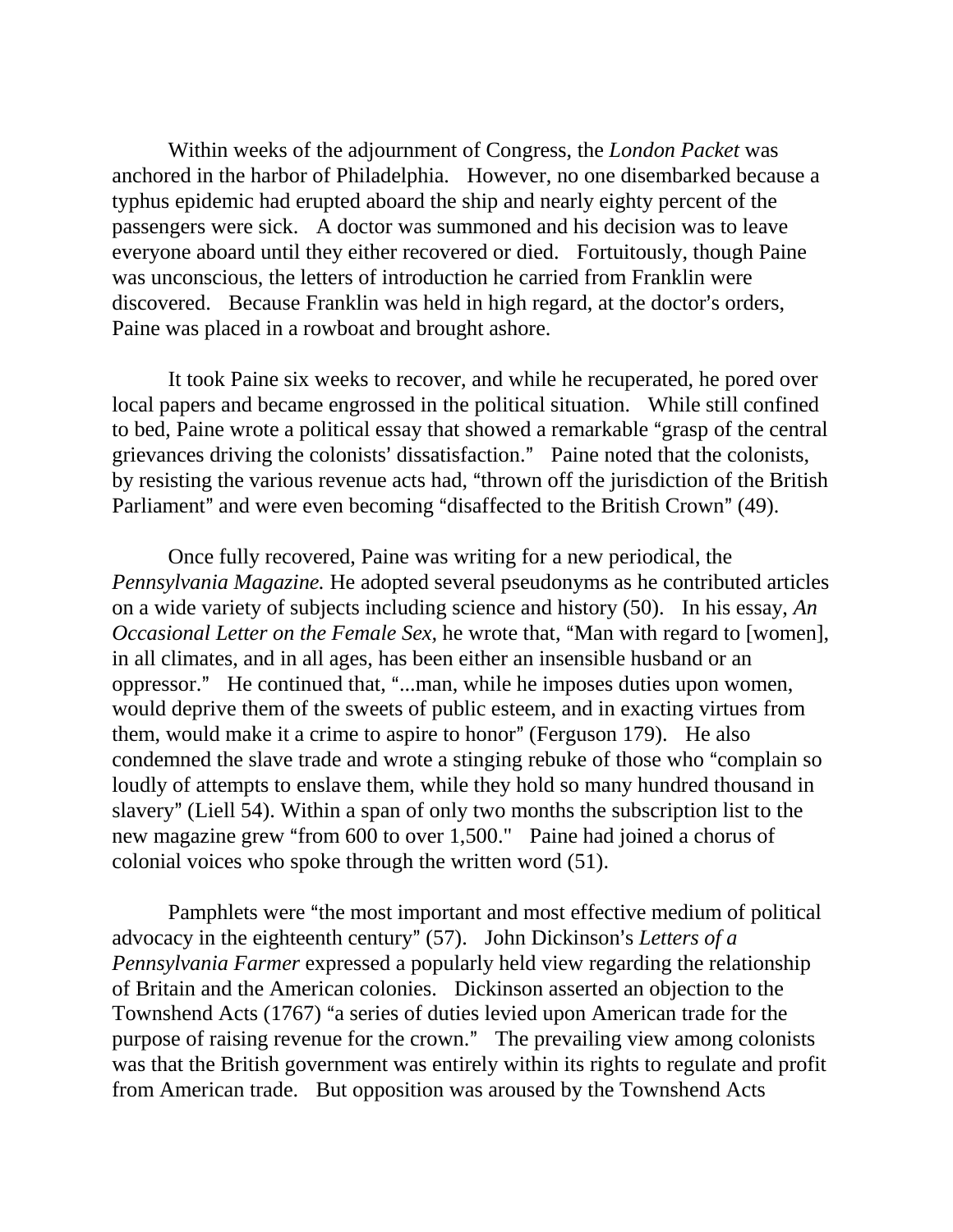because they were imposed solely to raise revenue, "not to maintain the balance of trade"  $(60)$ .

Within the system of mercantilism the colonies were bound to provide English manufacturers the raw materials they needed to make their finished products, which were in turn, sold back to the colonies. Colonists were prohibited from selling raw materials on the open market and were limited to English sources for all manufactured products. By and large the colonists accepted imperial trade restrictions, but regarded revenue acts as "destructive to the liberties of these colonies" (61). The essence of the colonial dilemma reflected in the literature of the period was that the colonists were "challenging" and "reaffirming" British authority simultaneously (62).

This conflicted mind set precluded any decisive move toward independence. Indeed, historian Bernard Bailyn noted that, "...they hesitated to come to a final separation even after Lexington and Bunker Hill. They hesitated, moving slowly and reluctantly, protesting 'before God and the world that the utmost of [our] wish is that things may return to their old channel' " (Bailyn 142). It would remain for a new arrival to the American scene to break the paralyzing pattern of colonial "habituated thought" (Liell 19).

Paine began the outline of *Common Sense* in October, 1775. He knew that changing the collective colonial mind would be a formidable task because as he noted, A*their attachment to Britain was obstinate, and it was, at the time, a kind of treason to speak against it.*" Indeed, Edmund Burke's assertion, regarding America held that, "English privileges have made it all that it is; English privileges alone will make it all that it can be"  $(66)$ . As Paine saw it, the basis of the problem stemmed from the traditional concept "of established government as the ultimate source of all rights, law, and justice" (62). With *Common Sense*, Paine challenged tradition and custom using Enlightenment rationale, because as he had confidently proclaimed, "The mind once enlightened cannot again become dark." (11).

Paine began his assault on colonial assumptions within the first sentence of the Introduction to his work declaring that, "...a long habit of not thinking a thing *wrong,* gives it a superficial appearance of being *right,* and raises at first a formidable outcry in defense of custom." Then he immediately enlarged the scope of the argument by declaring, "The cause of America is in great measure the cause of all mankind," because colonial grievances were, "...not local, but universal..."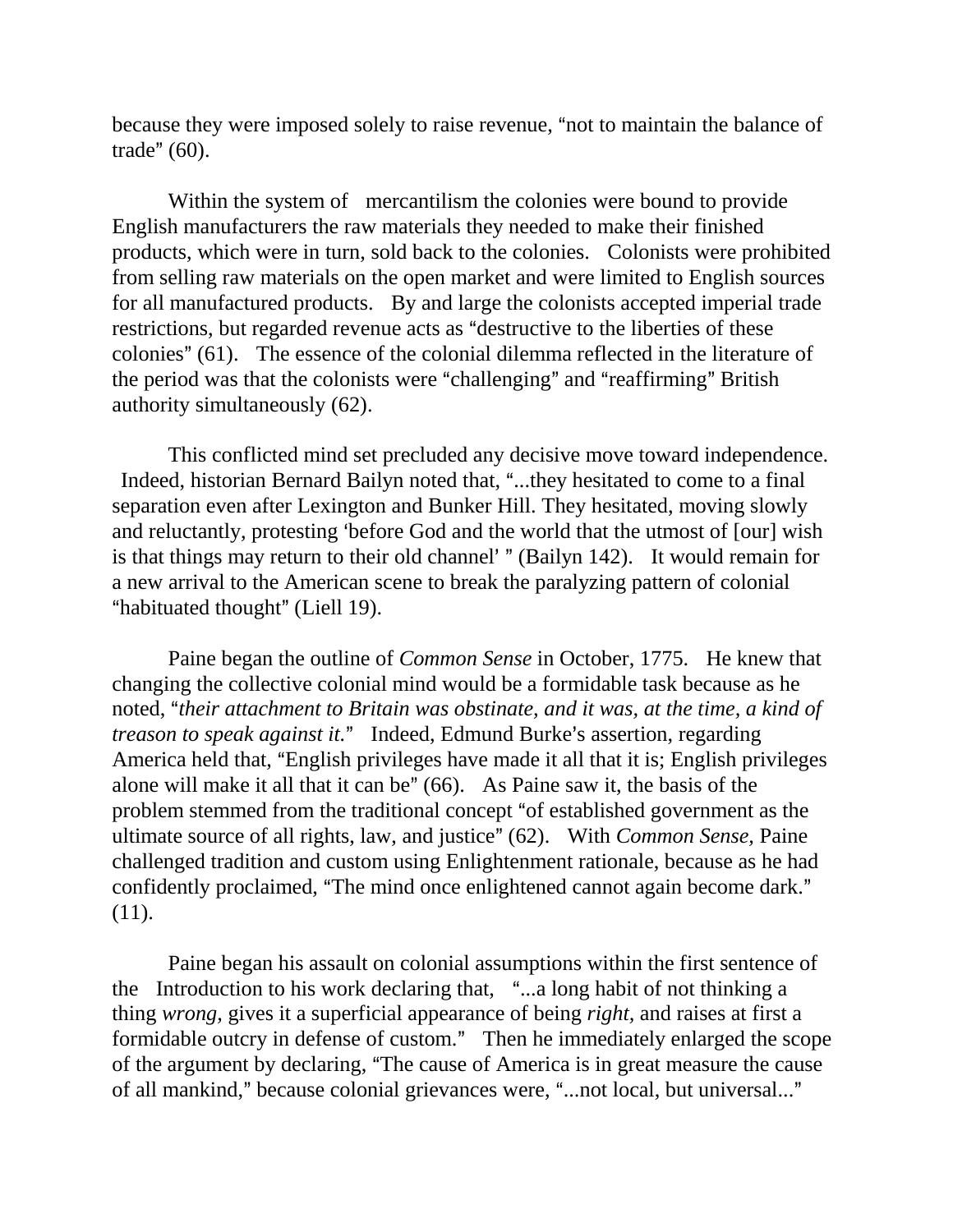Ignoring imperial-colonial legalisms, England was accused as the sole transgressor. "The laying of a Country desolate with Fire and Sword, declaring War against the natural rights of all Mankind, and extirpating the Defenders thereof from the Face of the Earth, is the Concern of every Man to whom Nature hath given the Power of feeling...@ (Paine 11).

As he developed his argument for independence, Paine empathized with his readers by saying, "I know it is difficult to get over local or long standing prejudices..." But he assured them that with patient examination they would see the English constitution contained the "base remains of two ancient tyrannies, compounded with some new republican material." There remained, "monarchical tyranny in the person of the king," and in the House of Lords were "the remains of aristocratical tyranny..." Only in the "persons of the commons" and their "virtue depends the freedom of England"  $(16)$ .

Next Paine lampooned the British monarchical system stating, "There" is something exceedingly ridiculous in the composition of monarchy..." He called into question the opposing notions of checks and balances and divine right of kings. "How came the king by a power which the people are afraid to trust, and *always obliged to check?* Such a power would not be the gift of a wise people, neither can any power, *which needs checking*, be from God..." (17).

Paine broadened his attack against the British system into a scathing examination of monarchy in general by challenging the readers to ponder "...how a race of men came into the world so exalted above the rest, and distinguished like some new species..." He assured them that the concept of monarchy "is worth inquiring into, and whether they are the means of happiness or of misery to mankind." Paine cited Holland as supporting evidence stating, "Holland without a king hath enjoyed more peace for this last century that any of the monarchical governments in Europe"  $(19)$ . He charged that hereditary succession "is a degradation and lessening of ourselves..." and "is an insult and imposition on posterity." Paine continued that, "For all men being originally equals, no *one* by *birth* could have a right to set up his own family in perpetual preference to all other for ever..."  $(22)$ . Paine's final summation against the system asserted that:

> In England a king hath little more to do than to make war and give away places; which in plain terms is to impoverish the nation and set it together by the ears. A pretty business indeed for a man to be allowed eight hundred thousand sterling a year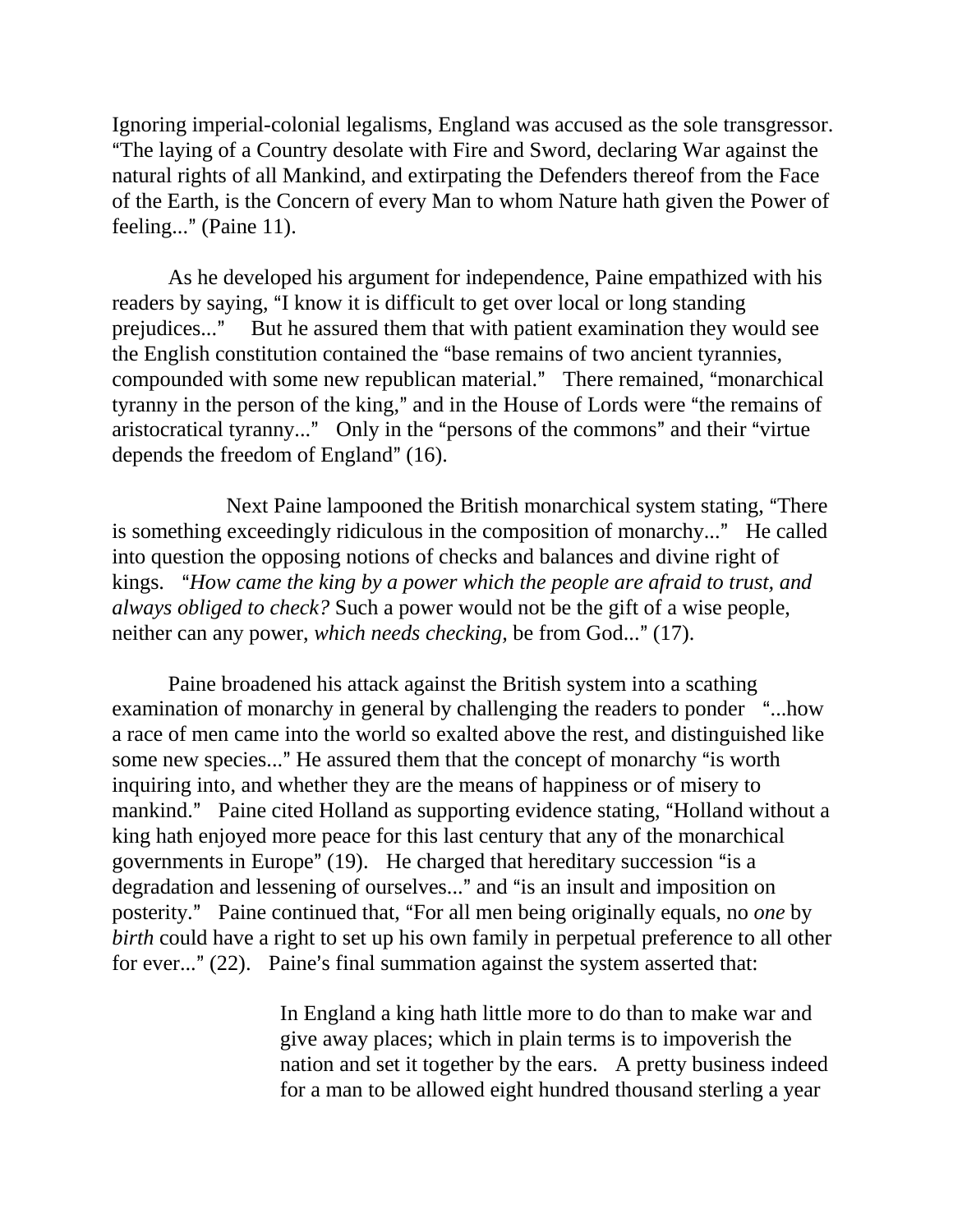for, and worshiped into the bargain! Of more worth is one honest man to society and in the sight of God, than all the crowned ruffians that ever lived (27).

Paine then moved to an analysis of the alleged benefits of British protection. He contended that America had no enemies, except through being attached to England. "France and Spain never were, nor perhaps never will be our enemies as *Americans, but as our being <i>subjects of Great Britain*." He refuted the idea of England as the parent country asserting, "Even brutes do not devour their young, nor savages make war upon their families..." Then he proclaimed "Europe, and not England is the parent country of America"  $(29)$ .

Paine next called to mind the suffering of Boston under siege, "...that seat of wretchedness will teach us wisdom, and instruct us for ever to renounce a power in whom we can have no trust." He chided those who tended to "look somewhat lightly over the offences of Britain..." Bringing the "doctrine of reconciliation" under the spotlight he demanded, "....tell me, whether you can hereafter love, honor, and faithfully serve the power that brought fire and sword into your land?" Bringing the angry rhetoric to a fever pitch he asked if readers had lost a loved one at the hands of the British. He declared, "...if you have, and still can shake hands with the murderers, then are you unworthy the name of husband, father, friend, or lover, and whatever may be your rank or title in life, you have the heart of a coward, and the spirit of a sycophant" (31). Paine states unequivocally that independence alone will "keep the peace of the continent and preserve it inviolate..." He assured the concerned reader that the long history of peaceful coexistence of the colonies would endure without governance from England. He concluded his masterpiece with suggestions for self government.

*Common Sense* went on sale January 10, 1776 "and was an immediate runaway hit" (Liell 16). Benjamin Franklin recognized Paine's work as having "a great effect on the minds of the people" (133). George Washington had never acknowledged the possibility of independence in writing until January 31, 1776. Later he said that Paine's "sound doctrine and unanswerable reasoning" greatly strengthened his confidence in the cause of independence.(134). Thomas Jefferson held that the "sudden shift of Virginians away from Britain and toward independence was the direct result of *Common Sense*" (136). It is amazing to realize that one person's idea about the possibility of independence, put into the format of a forty-six page pamphlet, could change the destiny of a nation and its people.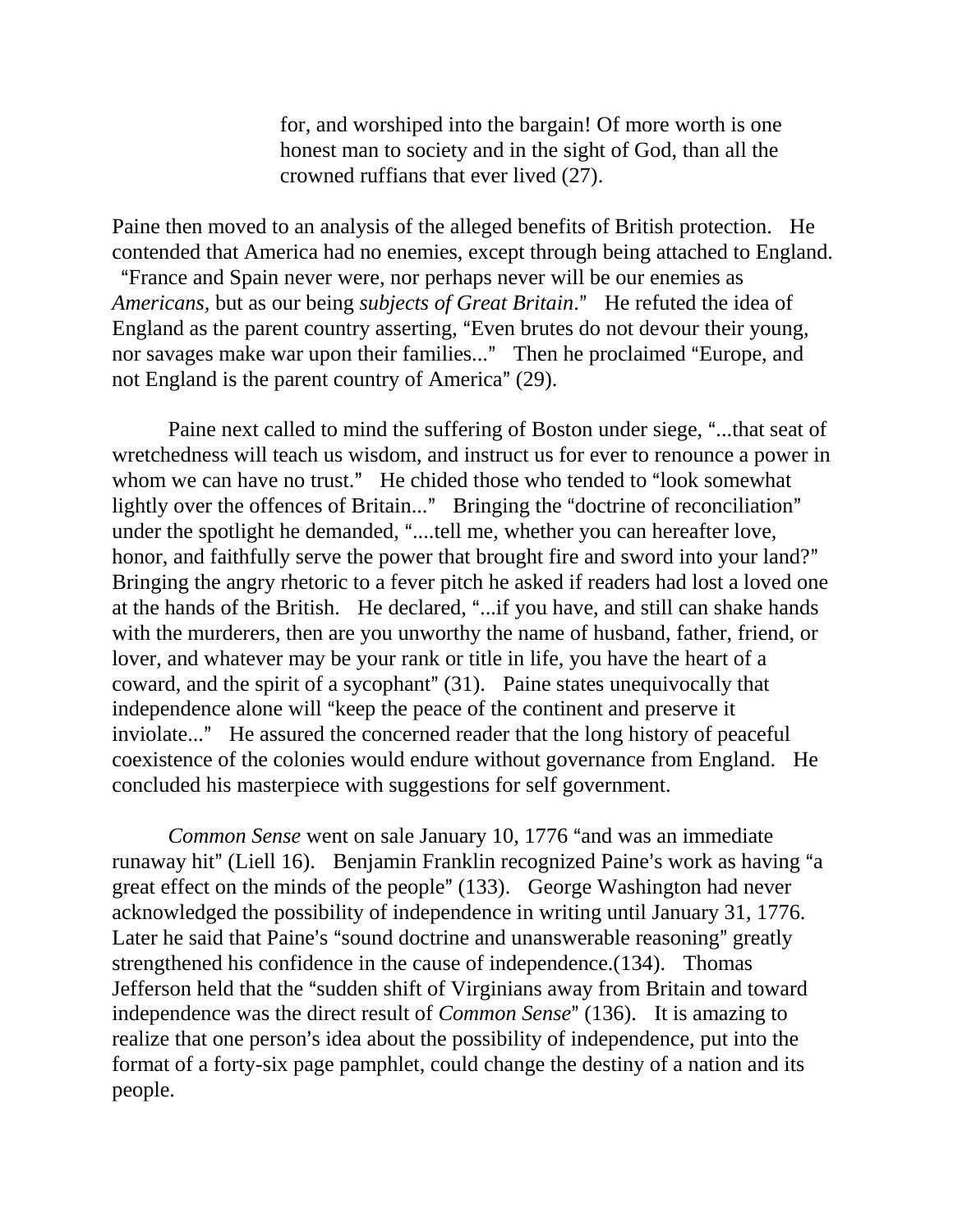# **Conclusion**

I think it has been a truly rewarding experience to get to know some of the most remarkable people in American history. Their experiences can even be more meaningful to us if we notice the parallels to our present circumstances. It is very clear that the founders did not establish a Christian republic, indeed they worked to disestablish churches from their colonial governing power.

 Our founding documents make no mention of Jesus, the Bible, or Christianity, they are deliberately secular. Jefferson's use of "Nature and Nature's God" in the Declaration of Independence is an indication of deistic principles and of his admiration of the Enlightenment ideal to respect natural law. Our rights "to life, liberty, and the pursuit of happiness" exist because we are human beings, not because they are bestowed upon us arbitrarily by some monarch or churchman.

This study has been inspiring as well, for only when we understand the full value of our heritage will we make the effort to uphold it. It came with a cost and maybe it will only be preserved by those willing to give of themselves as those early radicals did. It is much easier to preserve what we already possess, than it will be to recover a heritage that is lost.